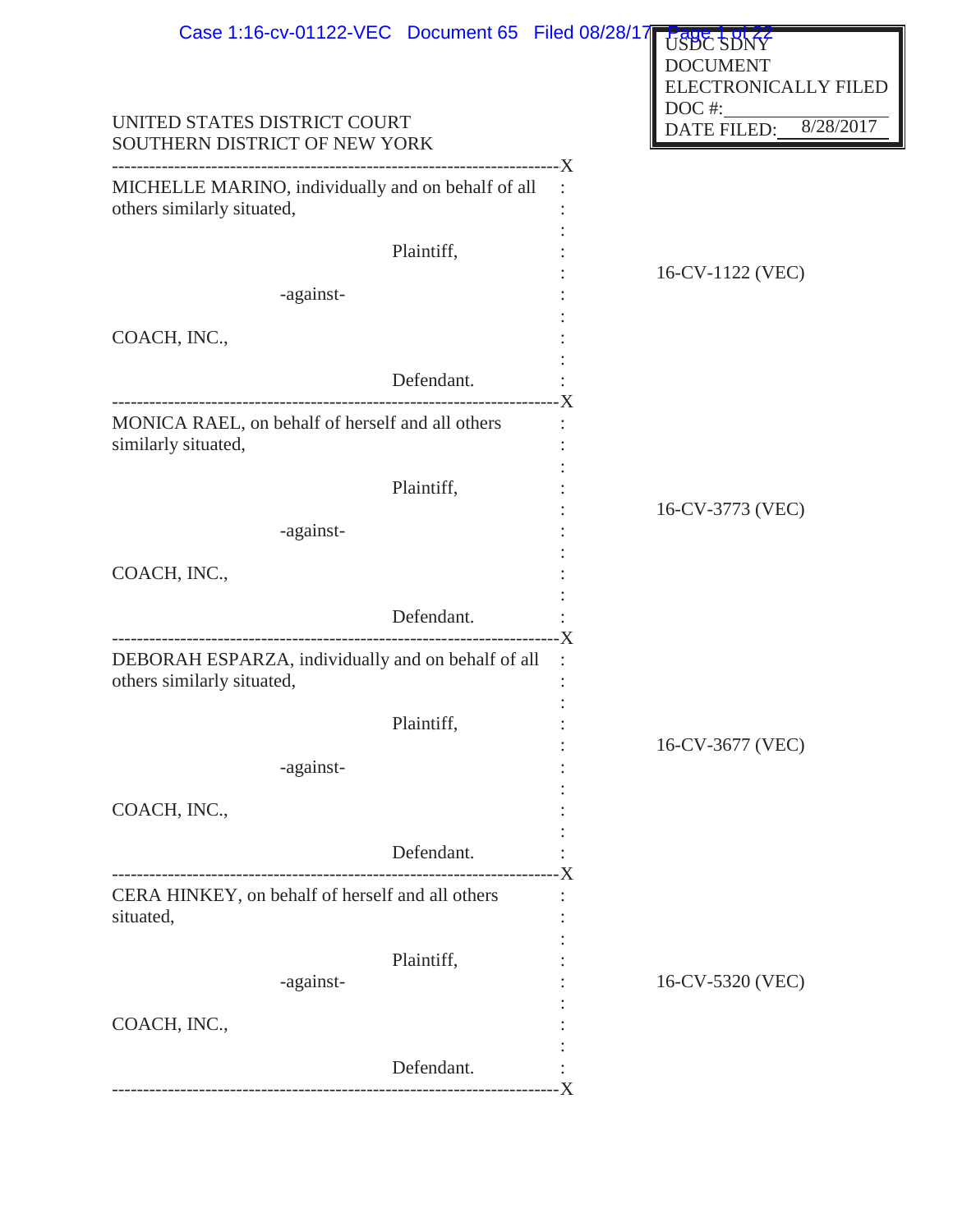#### OPINION AND ORDER

## VALERIE CAPRONI, United States District Judge:

 Outlet malls dot the landscape attracting bargain seekers and tour busses. They have also attracted the attention of disgruntled shoppers and plaintiffs' attorneys who claim the outlets are not what they appear. Plaintiffs are four such shoppers. In this particular case they allege that Coach, Inc. ("Coach") uses deceptive marketing tactics to mislead consumers into believing that products sold at Coach outlet and factory stores (together "Coach Factory" stores and products) are deeply discounted, when, in fact, the goods are manufactured exclusively for Coach Factory stores and are not being sold at a discounted price at all. Plaintiffs bring ten statutory and common law claims on behalf of consumers nationwide for fraud, breach of express warranty, and unjust enrichment and violations of at least twenty state consumer protection statutes.

Taking an "everything but the kitchen-sink" approach, Coach has moved to dismiss on the grounds that Plaintiffs lack constitutional standing and class standing to assert claims on behalf of a nationwide class; that their claims are inadequately pleaded under Federal Rule of Civil Procedure 9(b); and that Plaintiffs have not alleged necessary elements of each of their causes of action, namely a cognizable injury, a material misstatement, or Coach's intent to deceive. For the reasons that follow, Coach's motion to dismiss is GRANTED IN PART and DENIED IN PART. Coach's motion to dismiss Plaintiffs' claim for injunctive relief is GRANTED WITH PREJUDICE. Coach's motion to dismiss Plaintiff Marino's claim under New Hampshire's consumer protection law and Plaintiffs' claims for common law fraud, unjust enrichment, and breach of express warranty are DISMISSED WITHOUT PREJUDICE. Coach's motion to dismiss is otherwise denied.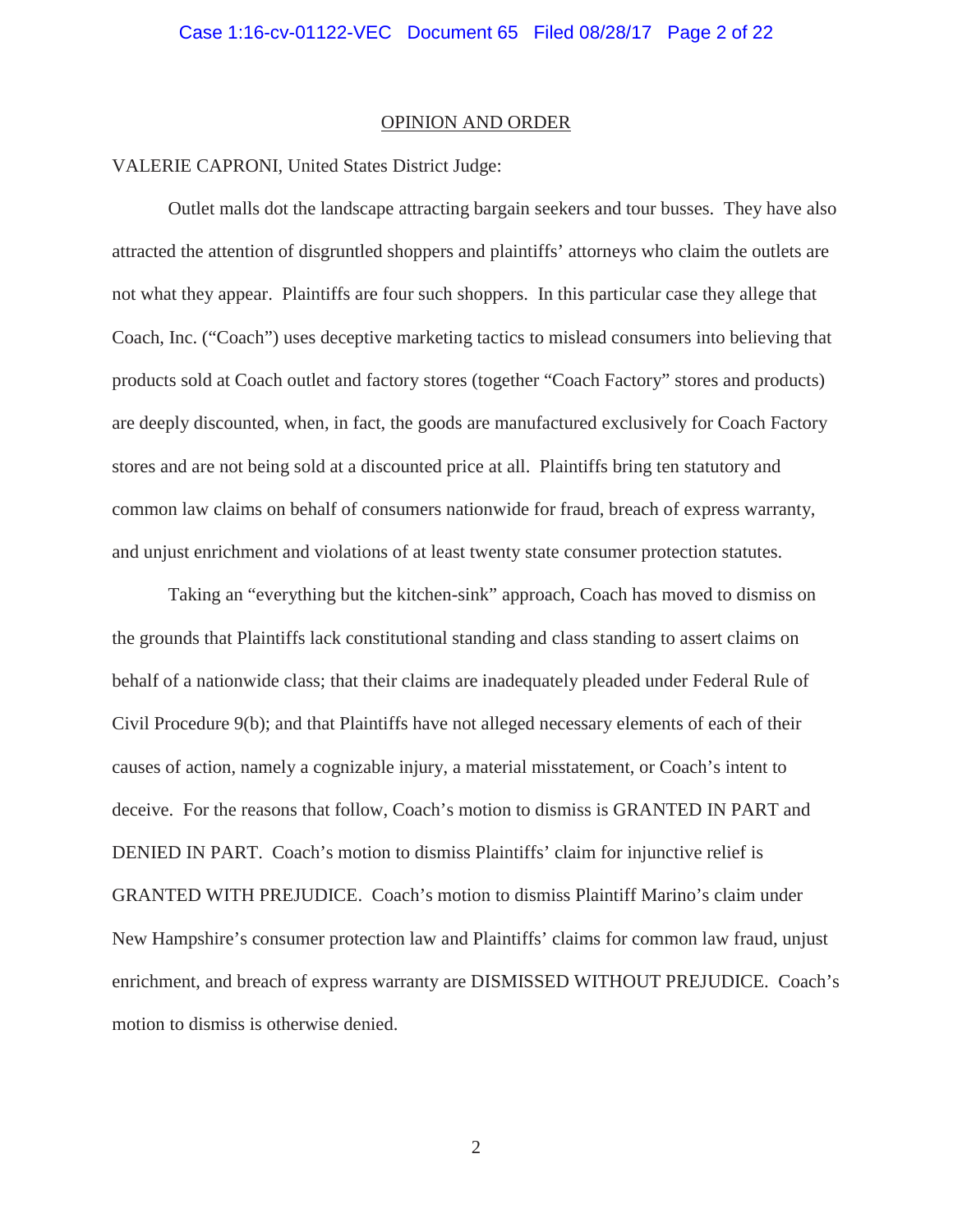#### **BACKGROUND**

Coach is a large retailer of luxury accessories. *See* Consol. Am. Compl. (Dkt. 37)<sup>1</sup> ("CAC") ¶ 30. In addition to its retail or "mainline" presence, Coach operates 204 outlet stores under the "Coach Factory" brand. CAC ¶ 33. The CAC alleges that Coach manufactures certain goods exclusively for sale in Coach Factory stores. These goods are identified by a style number beginning with "F," whereas mainline or retail products have five-digit style numbers with no letters. CAC ¶ 4. Some (or all) Coach Factory goods are marketed with an "MFSRP" or "Manufacturer's Suggested Retail Price." CAC ¶¶ 19-23. According to Plaintiffs, the MFRSPs are "illusory" because Coach Factory goods are never actually sold for the MFSRP. CAC ¶¶ 9- 10.

Each of the four named plaintiffs visited Coach Factory stores between the "summer of 2014" and December 5, 2015. CAC ¶¶ 19-23. They allege that they purchased accessories – wristlets, sunglasses, and a handbag – and paid prices ranging between 40% and 70% less than the purported MFSRPs. CAC ¶¶ 19-23. Specifically, during the "summer of 2014," plaintiff Deborah Esparza ("Esparza") purchased a "black wristlet handbag in signature fabric, Style No. F64375," from a Coach Factory store in Cabazon, California. CAC ¶ 19. The wristlet was marked with a hangtag advertising an MFSRP of \$65.00. CAC ¶ 19. Esparza paid "approximately \$35 to \$40." CAC ¶ 19. Plaintiff Monica Rael ("Rael") purchased a "handbag, Style No. F34614," from a Coach Factory store in Carlsbad, California. CAC ¶ 20. The handbag was marked with a hangtag advertising an MFSRP of \$395.00. CAC  $\P$  20. Rael paid \$119.20. CAC ¶ 20. Plaintiff Cera Hinkey purchased a pair of sunglasses marked "IRMA (Coach L993)" from a Coach Factory store in Folsom, California in August 2014. CAC ¶ 21.

 $\overline{a}$ 

<sup>1</sup> Unless otherwise specified, for convenience, the Court's references to the docket are to the lead action, No. 16-CV-1122 (VEC).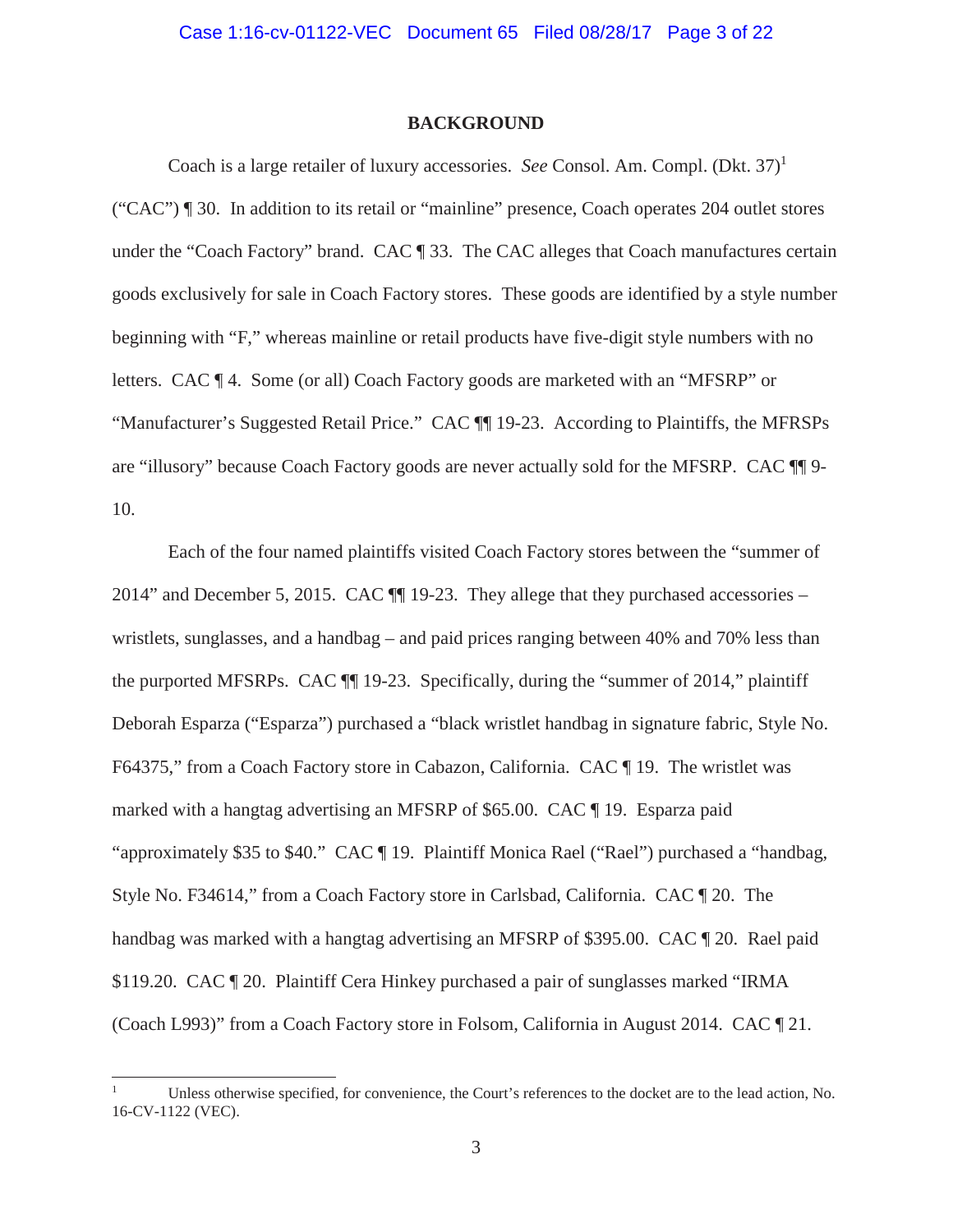### Case 1:16-cv-01122-VEC Document 65 Filed 08/28/17 Page 4 of 22

The sunglasses were marked with an MFSRP of \$158.00. CAC ¶ 21. Hinkey paid \$65.00. CAC ¶ 21. Plaintiff Michelle Marino bought a "wristlet," Style No. F51763 from a Coach Factory store in Merrimack, New Hampshire on November 29, 2014. CAC ¶ 23. The wristlet was advertised with an MFSRP of \$78.00. Marino paid \$40.00.

Plaintiffs allege that they understood the MFSRPs to be prices at which the Coach Factory goods were previously offered for sale. CAC  $\P$  10, 16 (Plaintiffs "believed that the price tags attached to the products purchased at [Coach Factory stores] signified a former price at which the products were sold in the marketplace."). The CAC alleges that the MFSRPs are fictitious and intended to entice bargain-hunters with the appearance of a discount. CAC ¶¶ 58- 60. Consumers like Plaintiffs, who believe the MFSRPs represent former prices, think they have scored a substantial discount. CAC ¶ 14. In truth, however, Coach Factory items are never sold or intended to be sold for the MFSRP. CAC ¶¶ 6, 40, 53.

According to Plaintiffs, the MFSRPs also create a "false impression of quality." CAC ¶ 40. Consumers base their expectations for the quality of Coach Factory products on their MFSRPs, rather than on the lower, actual prices at which the products are offered for sale.<sup>2</sup> CAC ¶¶ 37, 53-54. This mistaken impression of quality is enhanced by comparison to Coach retail products and prices. Plaintiffs allege that at least some of Coach's factory-only products are designed to appear similar to Coach goods sold in retail stores. CAC ¶¶ 46-52. By marketing these factory-only products with MFSRPs equivalent to or higher than the prices of similar retail

 $\overline{a}$ 

<sup>2</sup> Coach appears to confirm that the MFSRPs are intended to give an impression of quality. According to a declaration submitted by Coach in support of its motion to dismiss, disclaimers posted in Coach Factory stores state that the MFSRPs are "an indication of value based on the quality of the material used, our commitment to craftsmanship and the high standards demanded by Coach." Decl. of Adrianne Kirszner (Dkt. 43) ("Kirszner Decl.")  $\P$ 4.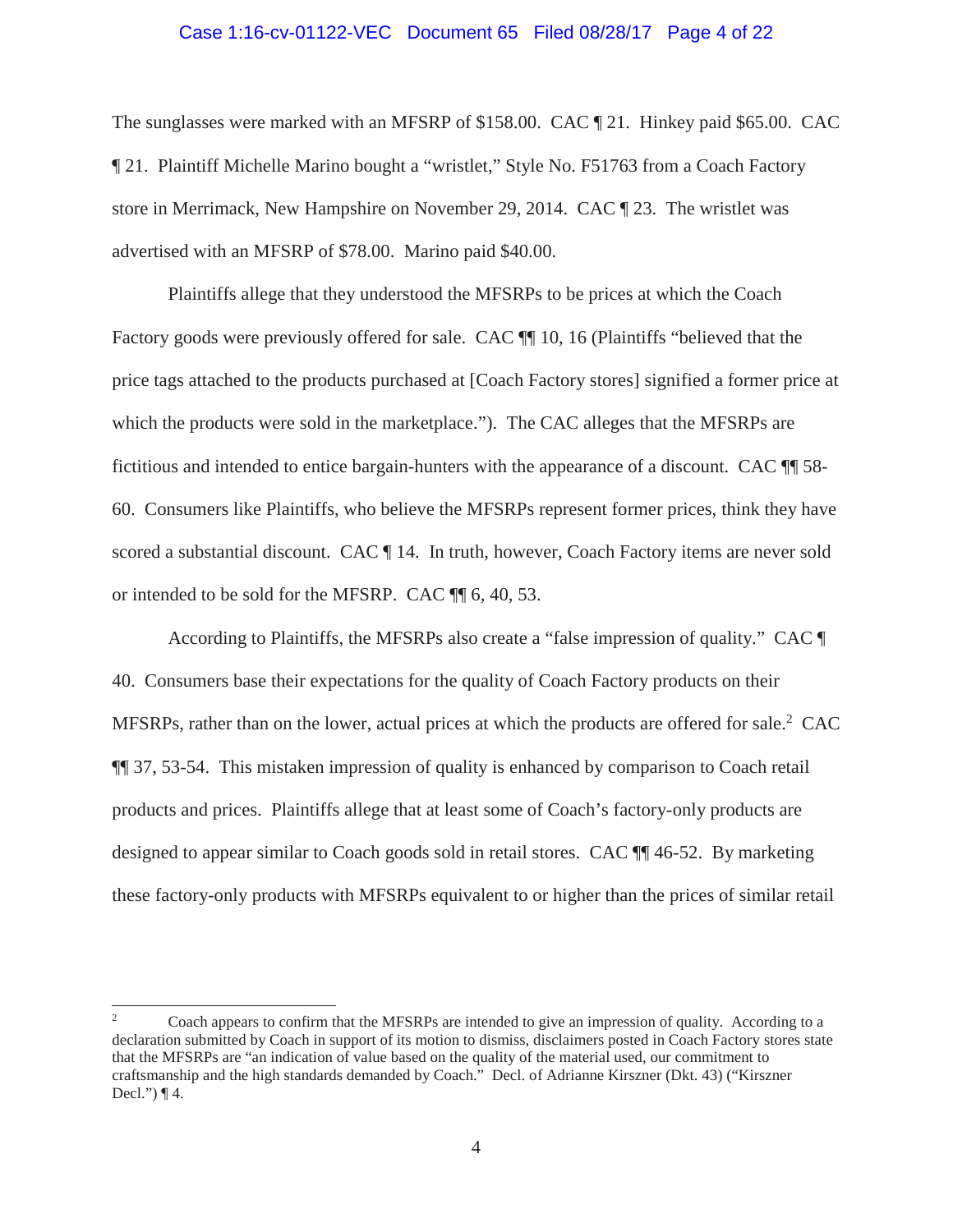### Case 1:16-cv-01122-VEC Document 65 Filed 08/28/17 Page 5 of 22

goods, Coach leads consumers to believe that the factory-only goods are equivalent in quality to the similarly-styled retail goods.<sup>3</sup> *See* CAC ¶¶ 48, 50, 52.

For example, the CAC includes a side-by-side comparison of the Coach Factory "Phoebe" handbag (style number F35723) and the visually similar "Edie" bag sold in Coach retail stores (style number 36464). CAC ¶¶ 42, 46-49. The Phoebe bag is sold in Coach Factory stores with a hangtag showing an MFSRP of \$395, while the Edie bag is sold in retail stores for \$325. CAC  $\P$  48. According to Plaintiffs, consumers viewing the two similar bags base their expectations for the quality of the Phoebe bag on its similarity to the Edie. But, Plaintiffs explain, the Phoebe bag is actually of lesser quality; unlike the Edie, the Phoebe has multiple seams, indicating that it is made from "fabric remnants" rather than a larger, more desirable, single piece of fabric. CAC  $\P$  49.

Plaintiffs bring ten causes of action in total. On behalf of a nationwide class, Plaintiffs assert claims for common law fraud, breach of express warranty, and unjust enrichment under New York law. On behalf of a subclass of California consumers, Plaintiffs assert claims under California's Unfair Competition Law (the "UCL"), Cal. Bus. & Prof. Code § 17200 *et seq.*, California's False Advertising Law (the "FAL"), Cal. Bus. & Prof Code § 17500 *et seq.*, and California's Consumers Legal Remedies Act (the "CLRA"), Cal. Civ. Code § 1750 *et seq*. On behalf of a subclass of New Hampshire consumers, Plaintiffs bring a claim for violations of New Hampshire's Consumer Protection Act, N.H. Rev. Stat. Ann. § 358-A:1 *et seq*. And, on behalf of a "multi-state" class of consumers (the "Multi-State Subclass"), plaintiffs allege violations of the consumer protection statutes of 18 other states.

Coach has moved to dismiss.

<sup>-</sup><br>3

Implicitly, the CAC alleges that consumers associate higher prices with higher quality.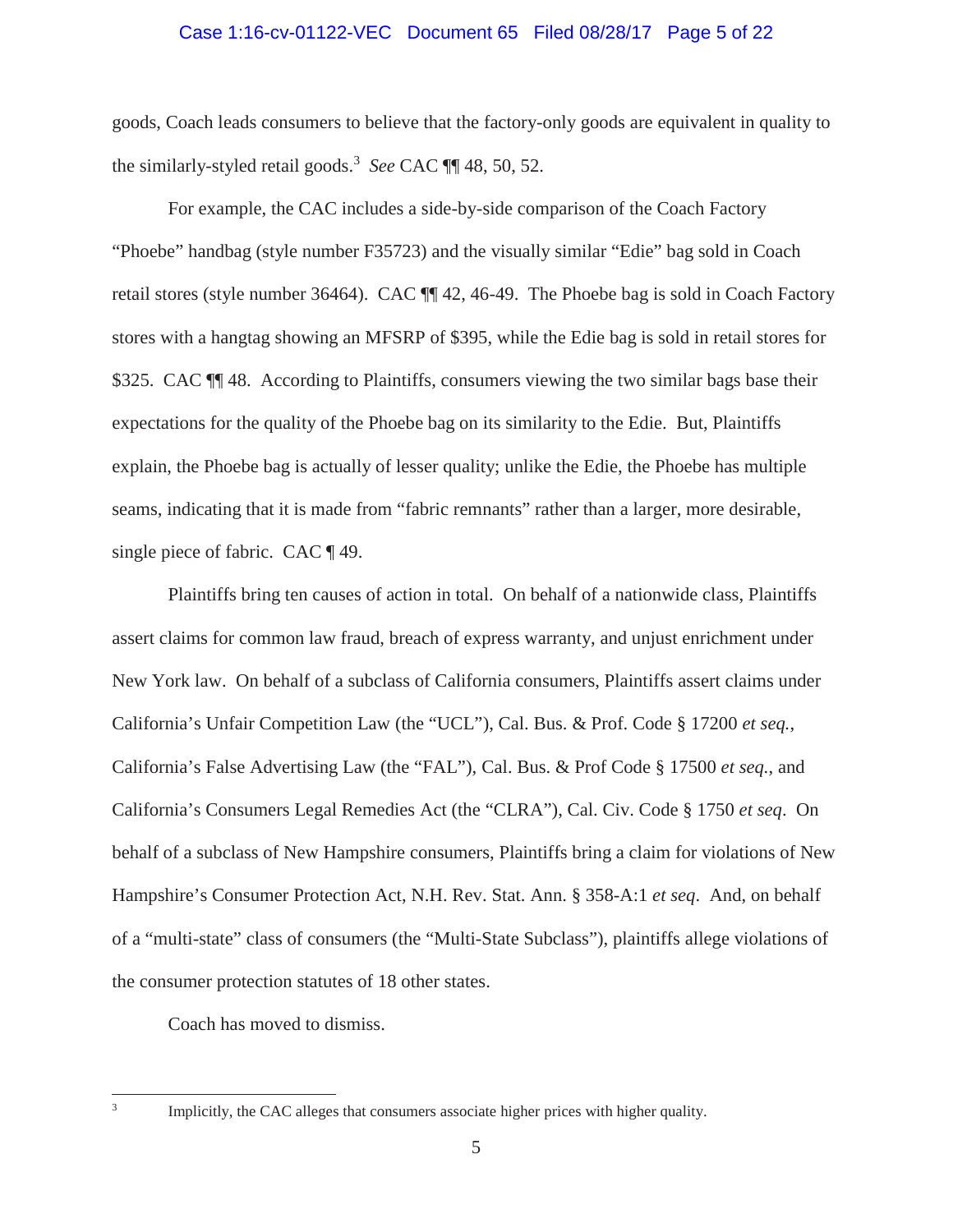### **DISCUSSION**

# **1. Constitutional Standing**

"Determining the existence of subject matter jurisdiction is a threshold inquiry and a claim is properly dismissed for lack of subject matter jurisdiction under Rule  $12(b)(1)$  when the district court lacks the statutory or constitutional power to adjudicate it." *Morrison v. Nat'l Austl. Bank Ltd*., 547 F.3d 167, 170 (2d Cir. 2008) (quoting *Arar v. Ashcroft*, 532 F.3d 157, 168 (2d Cir. 2008)). Article III requires a plaintiff to establish an injury in fact, a causal connection between the injury and the conduct complained of, and that the injury will likely be redressed by a favorable decision. *See Lujan v. Defenders of Wildlife,* 504 U.S. 555, 560-61 (1992). "In resolving a motion to dismiss under Rule 12(b)(1), the district court must take all uncontroverted facts in the complaint (or petition) as true, and draw all reasonable inferences in favor of the party asserting jurisdiction." *Tandon v. Captain's Cove Marina of Bridgeport, Inc.,* 752 F.3d 239, 243 (2d Cir. 2014). "But 'where jurisdictional facts are placed in dispute, the court has the power and obligation to decide issues of fact by reference to evidence outside the pleadings, such as affidavits.'" *Id.* (quoting *APWU v. Potter,* 343 F.3d 619, 627 (2d Cir. 2003)). "A plaintiff has the burden of showing by a preponderance of the evidence that subject matter jurisdiction exists." *Lunney v. United States*, 319 F.3d 550, 554 (2d Cir. 2003).

### **A. Individual Claims**

Relying on *Spokeo, Inc. v. Robins*, \_\_ U.S. \_\_, 136 S. Ct. 1540 (2016), Coach argues that Plaintiffs have not pleaded an "injury in fact." According to Coach, the CAC alleges, at best, bare procedural violations that do not amount to cognizable injury under Article III. *See Spokeo, Inc.*, 136 S. Ct. at 1549-50 (reversing and remanding for the lower courts to consider in the first instance whether plaintiff alleged a procedural violation that "entail[ed] a degree of risk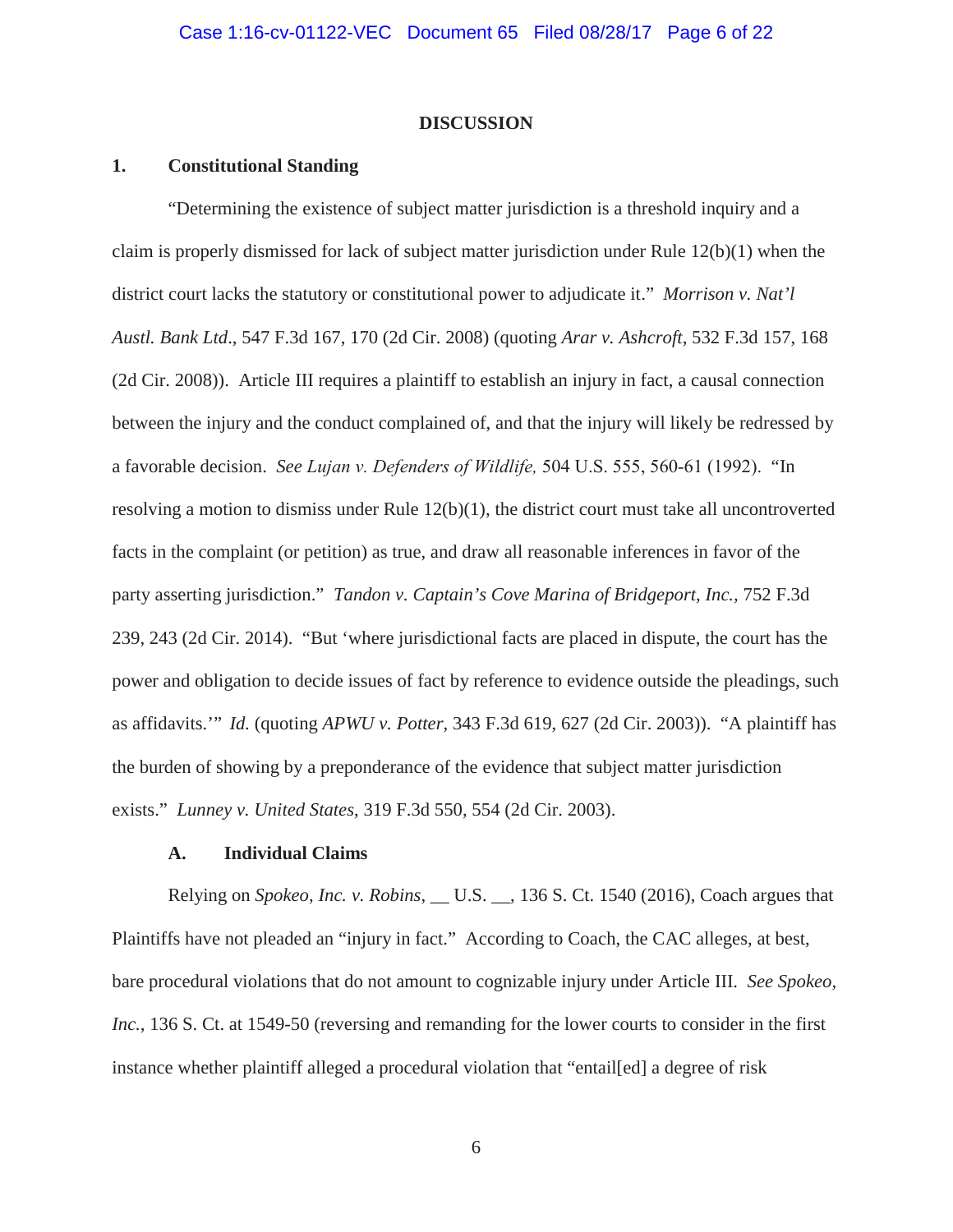### Case 1:16-cv-01122-VEC Document 65 Filed 08/28/17 Page 7 of 22

sufficient to meet the concreteness requirement" of Article III). Coach also argues that Plaintiffs do not have standing to seek injunctive relief because they are now aware of Coach's deceptive practices and therefore face no "actual or imminent" risk of being deceived in the future. *See Summers v. Earth Island Inst.*, 555 U.S. 488, 496 (2009) (quoting *Lujan*, 504 U.S. at 564).

Coach's "injury-in-fact" argument has been rejected in similar outlet-pricing cases. As Judge Oetken recently explained in *Morrow v. Ann Inc.*: "Plaintiffs allege that they would not have bought the products absent Ann's advertising, which caused them to spend money they would otherwise not have spent. This injury is concrete, and while it may ultimately prove insufficient to justify relief under the statutes at issue, it is sufficient to confer constitutional standing." No. 16-CV-3340 (JPO), 2017 WL 363001, at \*5 (S.D.N.Y. Jan. 24, 2017); *see also id.* at \*3 n.4 (explaining that the Ninth Circuit rejected the same argument in *Hinojos v. Kohl's Corp.*, 718 F.3d 1098, 1104 n.3 (9th Cir. 2014)); *Morrow v. Carter's, Inc.*, No. 16-CV-01485- ELR, Slip Op. at 8-9 (N.D. Ga. Mar. 6, 2017) (rejecting the same argument and finding that plaintiffs adequately allege Article III injury). The Court agrees. Plaintiffs' allegations that the MFSRPs caused them to purchase products that they believed "had a higher value than they actually did," CAC ¶ 66, is adequate to allege "injury in fact" under Article III. *See also* CAC ¶ 14 ("Plaintiffs would not have made [their] purchases, or would have paid less than they did, but for Coach's representations and fraudulent omissions"). Coach's argument is otherwise an improper attempt to litigate the merits of Plaintiffs' claims under the guise of a jurisdictional attack. *See Chester v. TJX Cos.*, No. 5:15-cv-1437-ODW(DTB), 2016 WL 4414768, at \*6 (C.D. Cal. Aug. 18, 2016) (rejecting the same argument because "at the crux of Defendants' jurisdictional argument sits the merits of this case").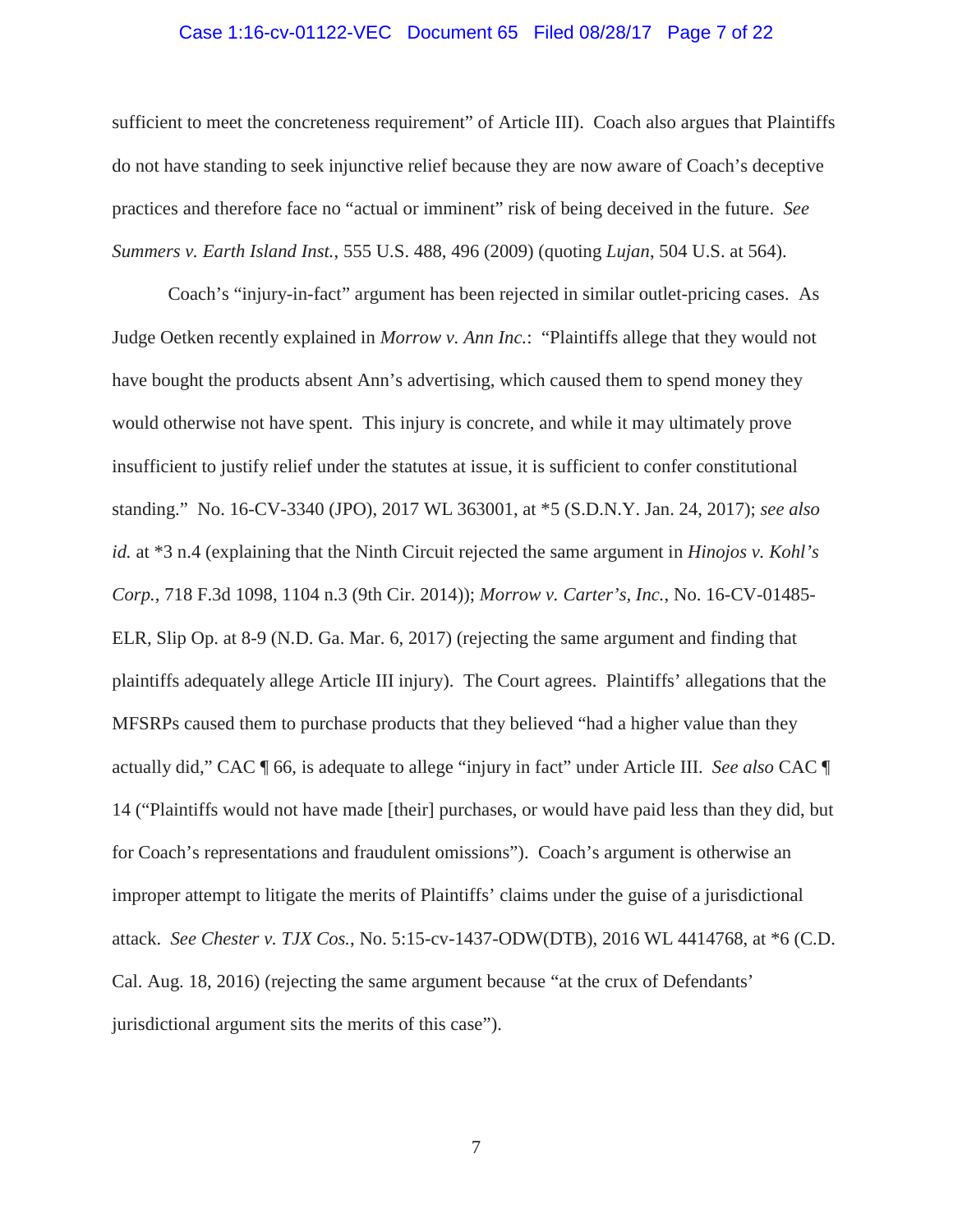### Case 1:16-cv-01122-VEC Document 65 Filed 08/28/17 Page 8 of 22

While Plaintiffs satisfy Article III's requirement of an "injury in fact," they do not satisfy Article III's requirements to seek injunctive relief. A plaintiff seeking injunctive relief cannot rely on past injury; in order to satisfy Article III's injury requirement the plaintiff must allege a likelihood of future harm. *Harty v. Simon Property Grp., L.P.*, 428 F. App'x 69, 71 (2d Cir. 2011) (citing *City of Los Angeles v. Lyons*, 461 U.S. 95, 105 (1983)). "The named plaintiffs in a class action must themselves have standing to seek injunctive relief." *Spiro v. Healthport Tech., LLC*, 73 F. Supp. 3d 259, 271 (S.D.N.Y. 2014) (quoting *Dodge v. Cnty. of Orange*, 103 F. App'x 688, 690 (2d Cir. 2004)). Plaintiffs have not alleged that they intend to purchase products from Coach Factory stores in the future. Even if they had, now that they know that the MFSRPs are not former prices, they cannot be misled. Rather, Plaintiffs' claim for injunctive relief is based entirely on their past injuries and the potential that other consumers might be deceived in the future.

The Second Circuit's recent decision in *Nicosia v. Amazon.com*, 834 F.3d 220 (2d Cir. 2016), is dispositive.<sup>4</sup> In *Nicosia*, the plaintiff purchased a diet drug containing a dangerous substance, sibutramine, from the on-line retailer Amazon.com. Plaintiff sued on behalf of a putative class, seeking, among other things, an injunction to prevent Amazon from selling other diet drugs containing the same substance, which Amazon continued to offer for sale. *Id.* at 226, 239. The Second Circuit held that Nicosia did not have Article III standing. Nicosia could not show a "real or immediate threat" of future injury because he had failed to show that "he intends to use Amazon in the future to buy *any* products, let alone . . . weight loss products in particular." *Id.* at 239.

 $\overline{a}$ 

<sup>4</sup> Plaintiffs seek injunctive relief to the extent available for each of their claims and not solely in respect of their claims under California law. In any event, whether Plaintiffs have Article III standing to seek injunctive relief is a question of federal, not state, law.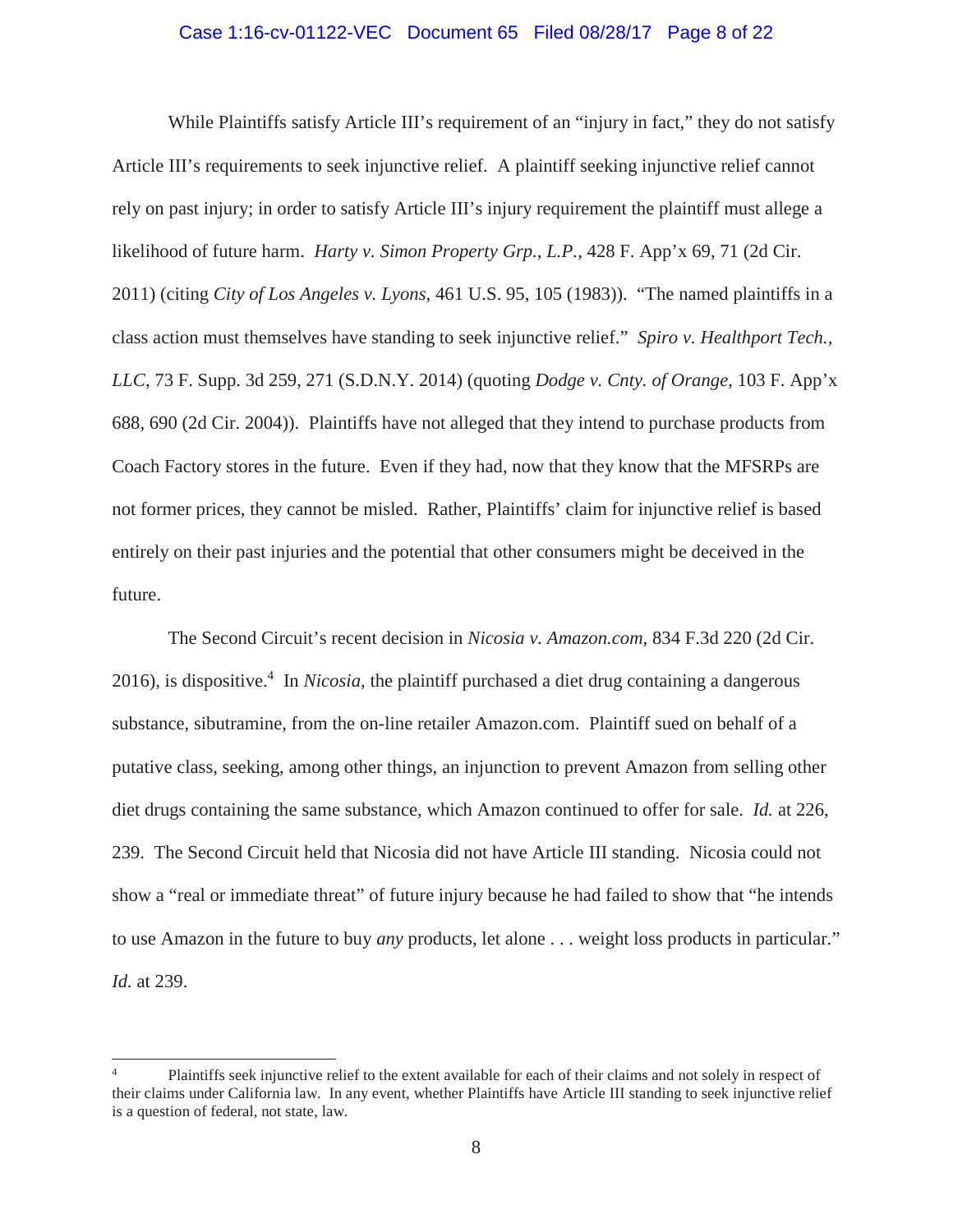### Case 1:16-cv-01122-VEC Document 65 Filed 08/28/17 Page 9 of 22

Although a consumer protection law was not at issue in *Nicosia,* the Court's holding did not rest on the statutory basis of the plaintiff's claim, but on the bare minimum that is required under the Constitution to pursue a claim for injunctive relief in federal court. Because these Plaintiffs, like Nicosia, are pursuing injunctive relief based solely on past purchases, like Nicosia, they lack Article III standing. *See Buonasera v. The Honest Co.*, 208 F. Supp. 3d 555, 564-65 & n.3 (S.D.N.Y. 2016); *Sitt v. Nature's Bounty, Inc.*, No. 15-CV-4199 (MKB), 2016 WL 5372794, at \*5-7 (E.D.N.Y. 2016) (consumers lack standing to seek injunctive relief for past injuries, relying in part on *Nicosia*).

Courts that have permitted plaintiffs to seek injunctive relief under similar circumstances have done so for public policy reasons. *See Henderson v. Gruma Corp.*, No. CV 10-04173 AHM (AJWX), 2011 WL 1362188, at \*8 (C.D. Cal. Apr. 11, 2011) (preventing plaintiffs from seeking injunctive relief would "surely thwart the objective of California's consumer protection laws"); *Belfiore v. Procter & Gamble, Co.*, 94 F. Supp. 3d 440, 445 (E.D.N.Y. 2015) (citing *Henderson* and holding that "[p]ublic policy, as well as precedent" suggest that plaintiffs may seek injunctive relief).

However well intentioned those decisions, they appear to confuse whether a plaintiff has Article III standing to sue in federal court with whether the purposes of the state law would be furthered by permitting plaintiffs to seek injunctive relief. *See Campion v. Old Republic Home Prot. Co.*, 861 F. Supp. 2d 1139, 1149 (S.D. Cal. 2012); *Taylor v. Nike Inc.*, No. 16-cv-00661- MO, 2017 WL 663056, at \*2-3 (D. Or. Feb. 17, 2017). To the extent seeking injunctive relief is important to Plaintiffs to protect other would-be bargain seekers, they are free to pursue their claim in state court. For that reason, it is simply not true that a holding that plaintiffs lack standing to seek injunctive relief in federal court "eviscerates" the injunctive relief provisions of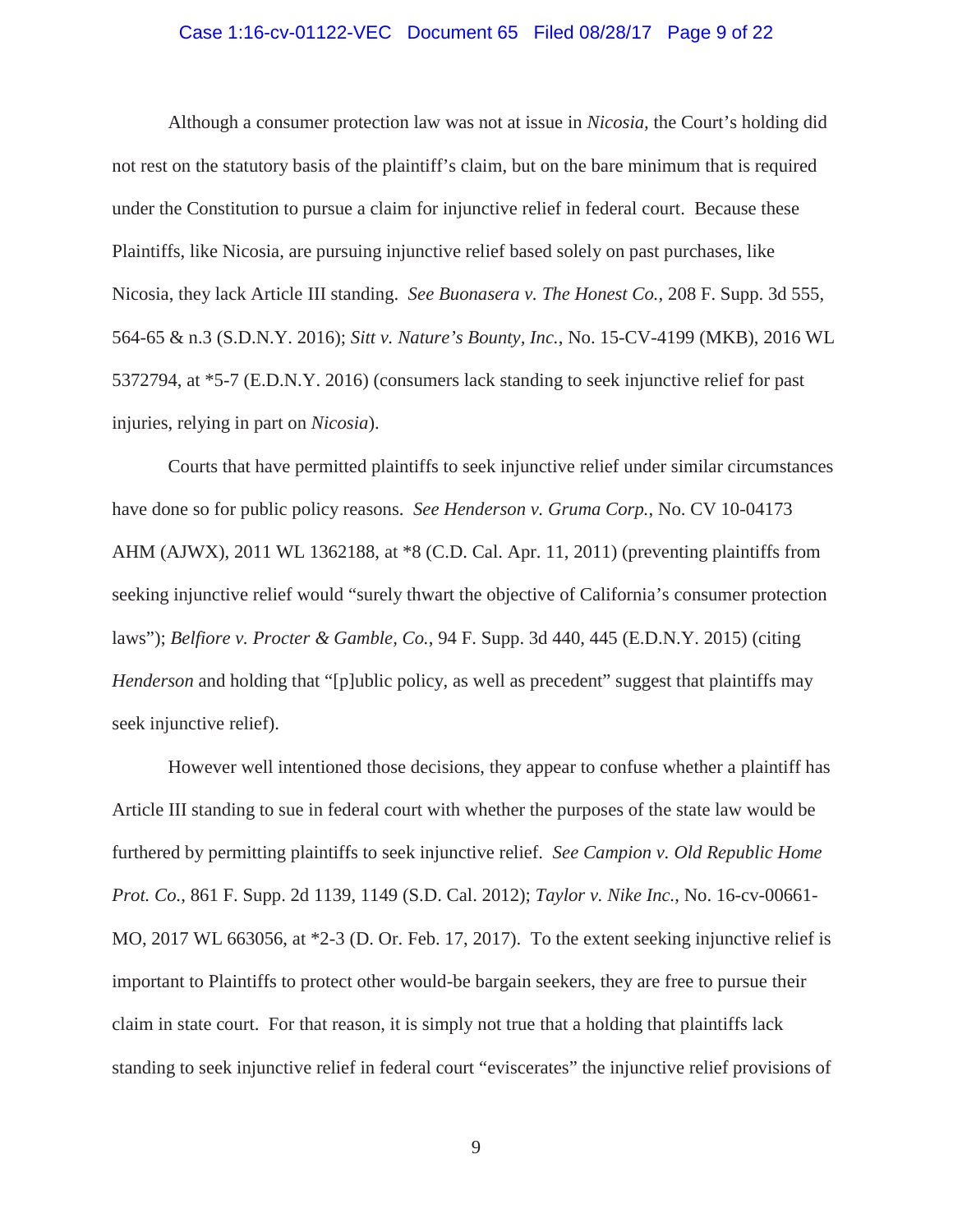### Case 1:16-cv-01122-VEC Document 65 Filed 08/28/17 Page 10 of 22

state law. *Koehler v. Litehouse, Inc.*, No. CV 12-04055 SI, 2012 WL 6217635, at \*6 (N.D. Cal. Dec. 13, 2012). Injunctive relief remains available to similarly situated plaintiffs in state court. *See Cattie v. Wal-Mart Stores, Inc.*, 504 F. Supp. 2d 939, 951-52 (S.D. Cal. 2007) ("If this Court lacks jurisdiction to enjoin Defendants . . . , consumers in Plaintiff's position may yet be able to split their claim and seek injunctive relief in state court.").

The Court finds that Plaintiffs lack standing to seek injunctive relief because they do not allege any actual or imminent risk of future injury.

#### **B. Class Standing**

Assuming Plaintiffs have standing to sue for their individual injuries, Coach argues that they have no standing to bring claims on behalf of the Multi-State Subclass because Plaintiffs do not personally possess claims under the consumer protection laws of any other state and therefore do not have class standing to pursue such claims on behalf of absent class members. *See* Mem. at 8. "[C]ourts in this Circuit are divided on the precise question at issue here: whether a named plaintiff in a putative class action can assert claims under state laws other than those of the states where they themselves suffered injury." *Morrow*, 2017 WL 363001, at \*5 (collecting cases). Nonetheless there is a "growing consensus" that it is appropriate to defer consideration of standing until after class certification if class certification may affect the Court's standing analysis. *Kaatz v. Hyland's Inc.*, No. 16-CV-237 (VB), 2016 WL 3676697, at \*4 (S.D.N.Y. July 6, 2016) (quoting *Winfield v. Citibank, N.A.*, 842 F. Supp. 2d 560, 574 (S.D.N.Y. 2012)). Whether Plaintiffs have standing to bring claims on behalf of the members of the Multi-State Subclass depends on what law applies to the absent class members' claims and whether the injury recognized by those laws is sufficiently similar to Plaintiffs' injury that class treatment is appropriate. *See In re Grand Theft Auto Video Game Consumer Litig. (No. II)*, No. 06-MD-1739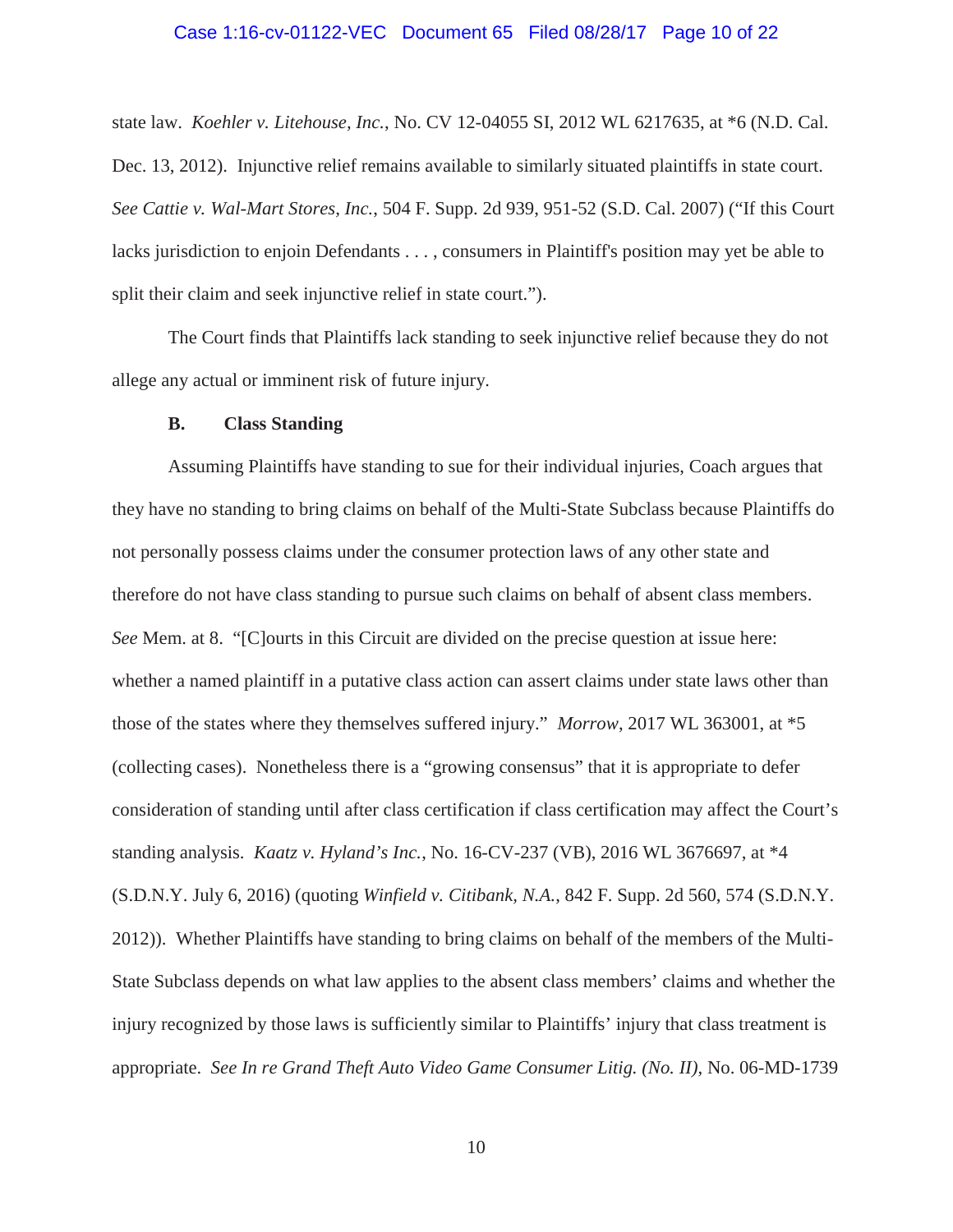(SWK), 2006 WL 3039993, at \*3 n.3 (S.D.N.Y. Oct. 25, 2006); *In re Digital Music Antitrust Litig.*, 812 F. Supp. 2d 390, 406-07 (S.D.N.Y. 2011) (deferring standing decision because commonality and typicality are critical to whether named plaintiffs may bring claims on behalf of absent class members under other state laws). This analysis is part and parcel with the commonality and typicality analysis under Federal Rule of Civil Procedure 23. And, if the Court declines to certify a class, there will be no need to address standing. *See Kaatz*, 2016 WL 3676697, at \*5. The Court defers consideration of class standing until after class certification. *See Morrow*, 2017 WL 363001, at \*6.

## **2. Rule 9(b)**

To survive a motion to dismiss under Rule 12(b)(6), Plaintiffs must allege "enough facts to state a claim to relief that is plausible on its face." *Bell Atl. Corp. v. Twombly*, 550 U.S. 544, 570 (2007). A heightened pleading standard applies to claims sounding in fraud: "In alleging fraud or mistake, a party must state with particularity the circumstances constituting fraud or mistake. Malice, intent, knowledge, and other conditions of a person's mind may be alleged generally." Fed. R. Civ. P. 9(b). To plead the circumstances constituting fraud with particularity, the complaint must "(1) specify the statements that the plaintiff contends were fraudulent, (2) identify the speaker, (3) state where and when the statements were made, and (4) explain why the statements were fraudulent." *Lerner v. Fleet Bank, N.A.,* 459 F.3d 273, 290 (2d Cir. 2006) (quoting *Mills v. Polar Molecular Corp.,* 12 F.3d 1170, 1175 (2d Cir. 1993)). To plead malice, intent, or knowledge "generally" means that "'the general 'short and plain statement of the claim' mandate in Rule 8(a) . . . should control the second sentence of Rule 9(b).'" *Iqbal,* 556 U.S. at 687 (quoting C. Wright & A. Miller, 5A Federal Practice and Procedure § 1301, at 291 (3d ed. 2004)).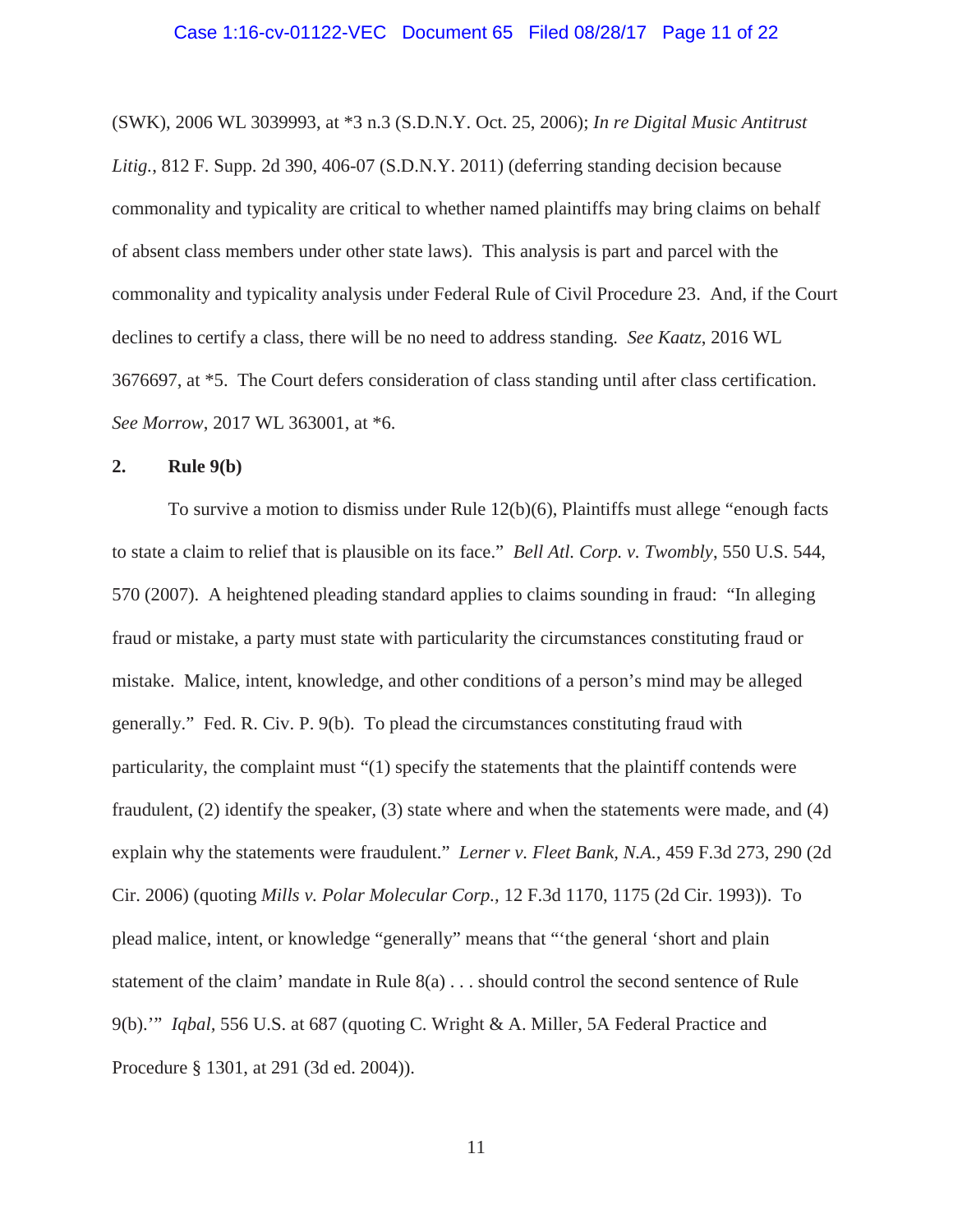### Case 1:16-cv-01122-VEC Document 65 Filed 08/28/17 Page 12 of 22

Coach argues that the CAC fails to satisfy Rule  $9(b)$  in two ways.<sup>5</sup> First, Coach argues that the CAC is missing necessary allegations regarding Plaintiffs' purchases. For instance, the CAC does not allege the exact price Esparza paid for her Coach Factory wristlet, *see* CAC ¶ 19 ("Esparza's recollection is that she paid approximately \$35 to \$40"), or the exact date on which she made her purchase, *see* CAC ¶ 19 (Esparza purchased the wristlet "during the summer of 2014"). According to Coach, the CAC does not allege the sale price of the purchased goods or specify their percentage discount. Second, Coach argues that Plaintiffs have not adequately alleged how or why the MFRSPs are deceptive. Mem. at 11-12.

The Court finds that Plaintiffs have alleged their purchases in sufficient detail to satisfy Rule 9(b). Each of the four named Plaintiffs alleges the critical facts necessary for Coach to defend against their claims, including the style number for each item purchased, the location at which the item was purchased, the approximate date of the purchase, the advertised MFSRP, and that they paid less than the MFSRP. *See* CAC ¶¶ 19-23. Given the inclusion of style numbers, the Court finds perplexing Coach's insistence that the CAC lacks "any meaningful details about what plaintiffs bought." Mem. at 11. The style numbers explain how Plaintiffs know the goods were sold exclusively at Coach Factory stores – the style numbers for three of the four items begin with "F" – and provide Coach with information that can be easily cross-checked against its internal catalog and sales reports. *See Stathakos v. Columbia Sportswear Co.*, No. 15-cv-4543- YGR, 2016 WL 1730001, at \*3 n.5 (N.D. Cal. May 2, 2016) (reference-pricing complaint satisfies Rule 9(b), where among other things, it "listed the product codes and descriptors" of the items purchased); *Pickles v. Kate Spade and Co.*, No. 15-cv-5329-VC, 2016 WL 3999531, at \*1 (N.D. Cal. July 26, 2016) (concluding that plaintiffs satisfied Rule 9(b) because they alleged that

 5 Plaintiffs do not dispute that Rule 9(b) applies to their common law fraud claim and their claims under the California and New Hampshire consumer protection laws.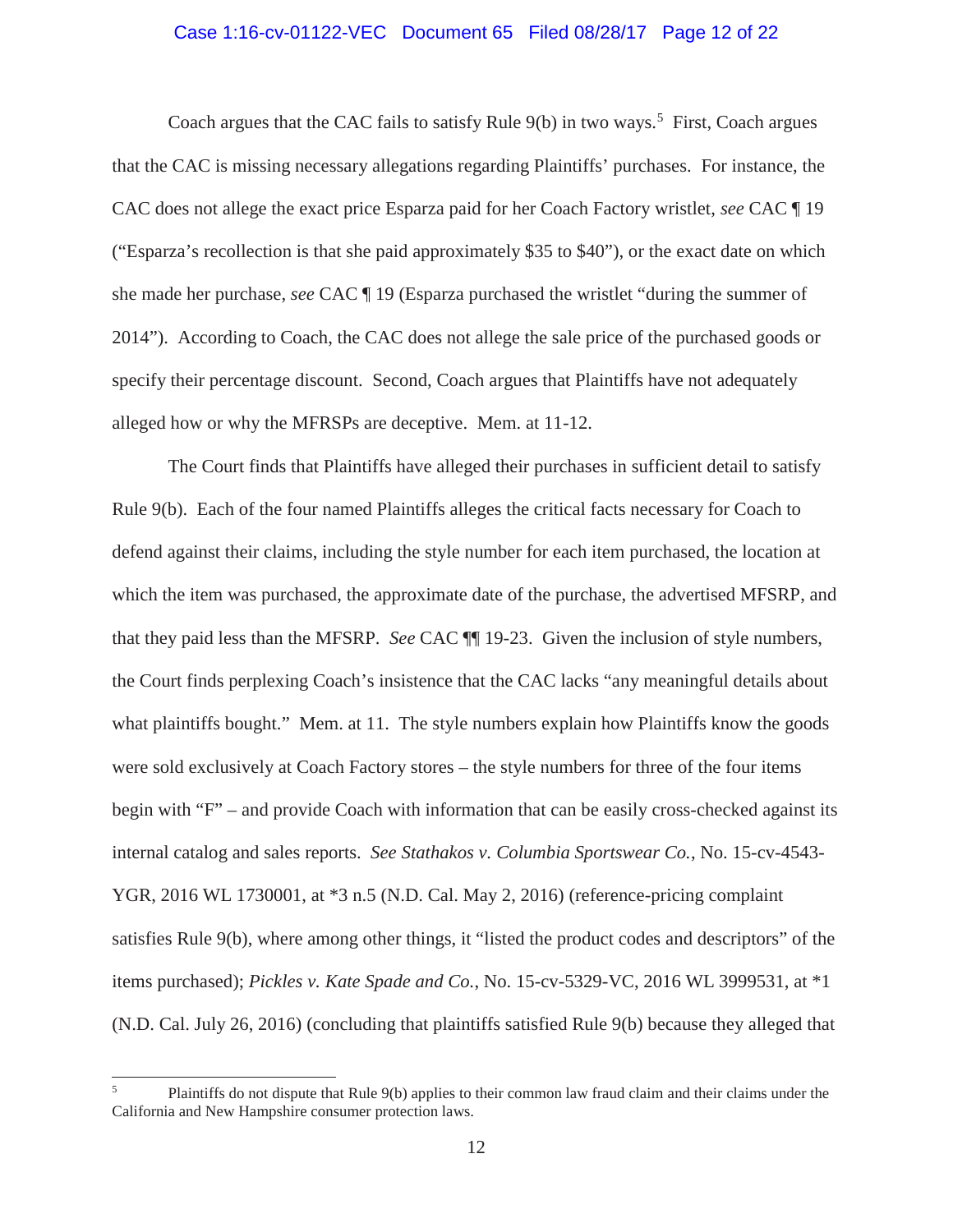### Case 1:16-cv-01122-VEC Document 65 Filed 08/28/17 Page 13 of 22

Defendant "use[d] unique 4-letter product codes to identify merchandise that it manufactures exclusively for sale at its outlet stores."). "Rule 9(b) does not call for Plaintiffs to plead every conceivable fact about the claims they allege were fraudulent, or to prove its claims at the pleading stage. Rather, 'the purpose of Rule 9(b)'s specificity requirement is to provide the defendant with fair notice of a plaintiff's claim and adequate information to frame a response.'" *United States ex rel. Forcier v. Comput. Sci. Corp.*, 183 F. Supp. 3d 510, 521 (S.D.N.Y. 2016) (quoting *United States v. Wells Fargo Bank, N.A.*, 972 F. Supp. 2d 593, 615 (S.D.N.Y. 2013)). The CAC meets this standard. The additional details demanded by Coach can be the subject of discovery.

Coach's argument that the "how" and "why" of the fraud are inadequately alleged has more merit. There are two theories of deception in this case. Plaintiffs' more straightforward theory of deception is that MFSRPs – "Manufacturers' Suggested Retail Prices" – are deceptive because consumers understand them to represent former prices. The CAC alleges clearly the "how" of this fraud: consumers believe the MFSRPs are former prices; and the "why" of this fraud: the MFSRPs are fake because Coach never sells these items for those prices. *See* CAC ¶¶ 5-6, 10, 15-16. This theory is adequately pleaded.

Plaintiffs' more nuanced theory of deception is that Coach designs outlet-only goods that appear similar to retail products and tags the outlet-only products with MFSRPs that are similar to the prices of the retail goods. CAC ¶¶ 40-54. Consumers see the similar outlet-goods, with similar MFSRPs, and believe they are buying products of similar quality to the similar retail products.<sup>6</sup> CAC  $\P$  49-50, 52-54. The CAC does not adequately allege the "how" or "why" of

 $\overline{\phantom{a}}$ 

<sup>6</sup> Coach's own disclaimers appear to reinforce this impression in part. According to Coach, it posts disclaimers in Factory stores that explain that the MFSRPs are "an indication of value based on the quality of the material used, our commitment to craftsmanship and the high standards demanded by Coach." Kirszner Decl. ¶ 4.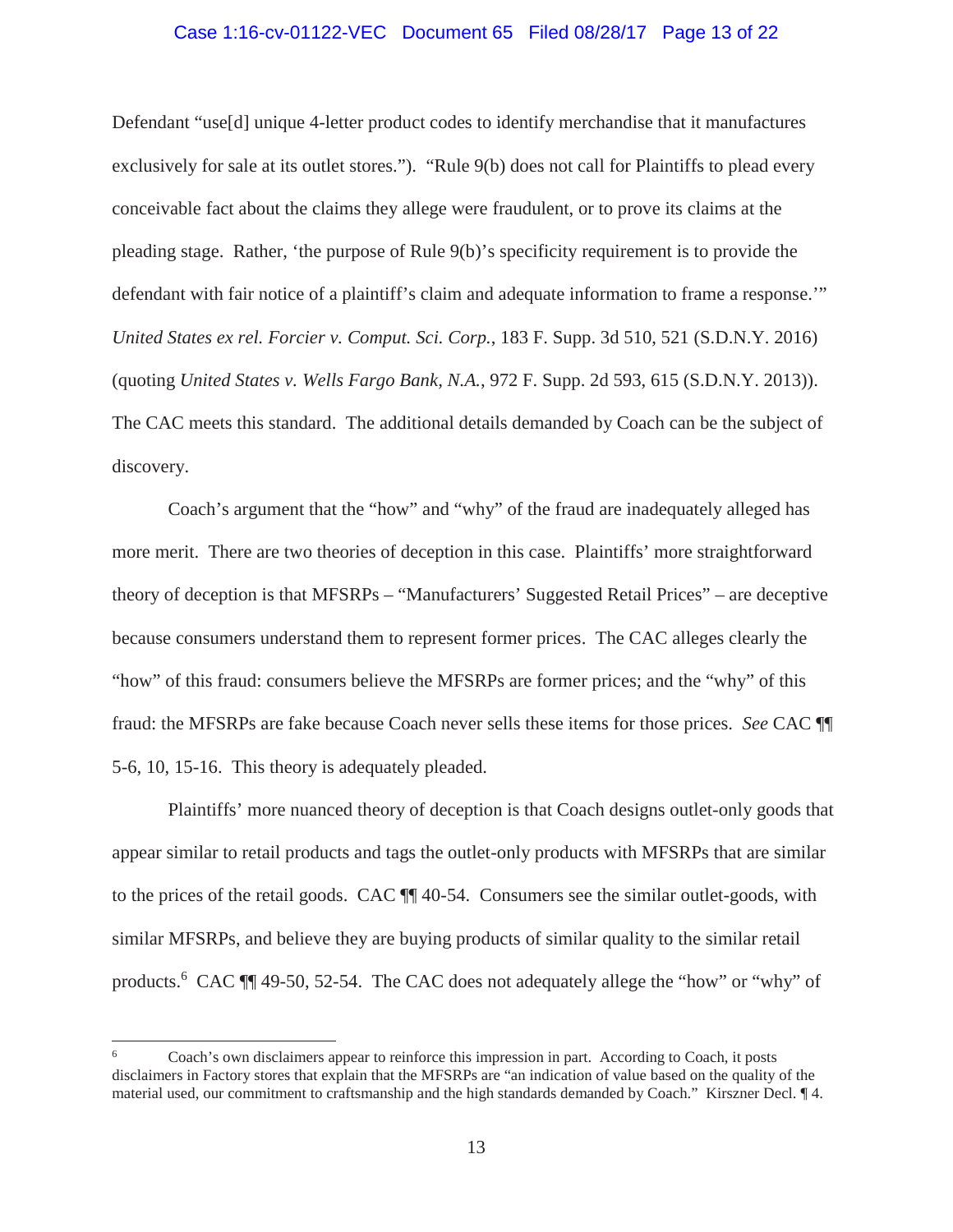## Case 1:16-cv-01122-VEC Document 65 Filed 08/28/17 Page 14 of 22

this product-confusion theory. The CAC includes as examples of allegedly confusing retail and outlet goods: an outlet-only handbag known as the "Phoebe," which is allegedly similar to a mainline bag called the "Edie;" and certain Coach wristlets, that are similar in their retail and outlet versions. *See* CAC ¶¶ 43-49, 52 (noting similarity between Coach Factory wristlets *similar* to the one purchased by Esparza and mainline goods). Plaintiffs do not allege, however, that they purchased the "Phoebe" bag or any of the wristlets that are similar to Coach retail wristlets. The CAC does not identify any Coach mainline products – or family of products – to which Plaintiffs believed the outlet goods that they purchased were similar. Thus, as currently drafted, the CAC does not adequately allege the "how" of this deception. If Plaintiffs intend to proceed on this theory, they must amend their complaint to identify the retail goods that are deceptively similar to the outlet goods that the Plaintiffs actually purchased.<sup>7</sup>

### **3. New Hampshire Claims**

 $\overline{\phantom{a}}$ 

Plaintiff Marino's statutory claim arises under New Hampshire law. New Hampshire's Consumer Protect Act ("CPA") prohibits, *inter alia*, "representing that goods or services are of a particular standard, quality or grade, . . . if they are of another" and "making false or misleading statements of fact concerning the reasons for, existence of, or amounts of price reductions." N.H. Rev. Stat. Ann. § 358-A:2 (VII and XI). Relying on cases interpreting Massachusetts's similar consumer protection law,<sup>8</sup> Coach argues that Marino has not suffered an actual injury

<sup>7</sup> As explained below, Plaintiffs' claims under New Hampshire's consumer protection law and for fraud and unjust enrichment under New York law will rise and fall with these allegations.

<sup>8</sup> Neither party identifies the elements of a claim under the New Hampshire CPA. Nonetheless, Plaintiffs do not contest that injury, a material misrepresentation, and intent are elements of a claim under the New Hampshire CPA. Both parties also agree that the New Hampshire CPA is similar to the Massachusetts consumer protection law and rely on cases interpreting Massachusetts law. *See* Mem. at 16 n.11 (Massachusetts CPA is "virtually identical"), Opp'n (Dkt. 22) at 22 (relying on cases decided under Massachusetts law); *see also Gallagher v. Funeral Source One Supply and Equip. Co.*, No. 14-cv-115-PB, 2015 WL 773737, at \*4 (D.N.H. 2015) ("the New Hampshire Supreme Court has sometimes turned to Massachusetts courts for guidance when faced with an interpretative question regarding the CPA because the Massachusetts consumer protection statute is similar to the CPA").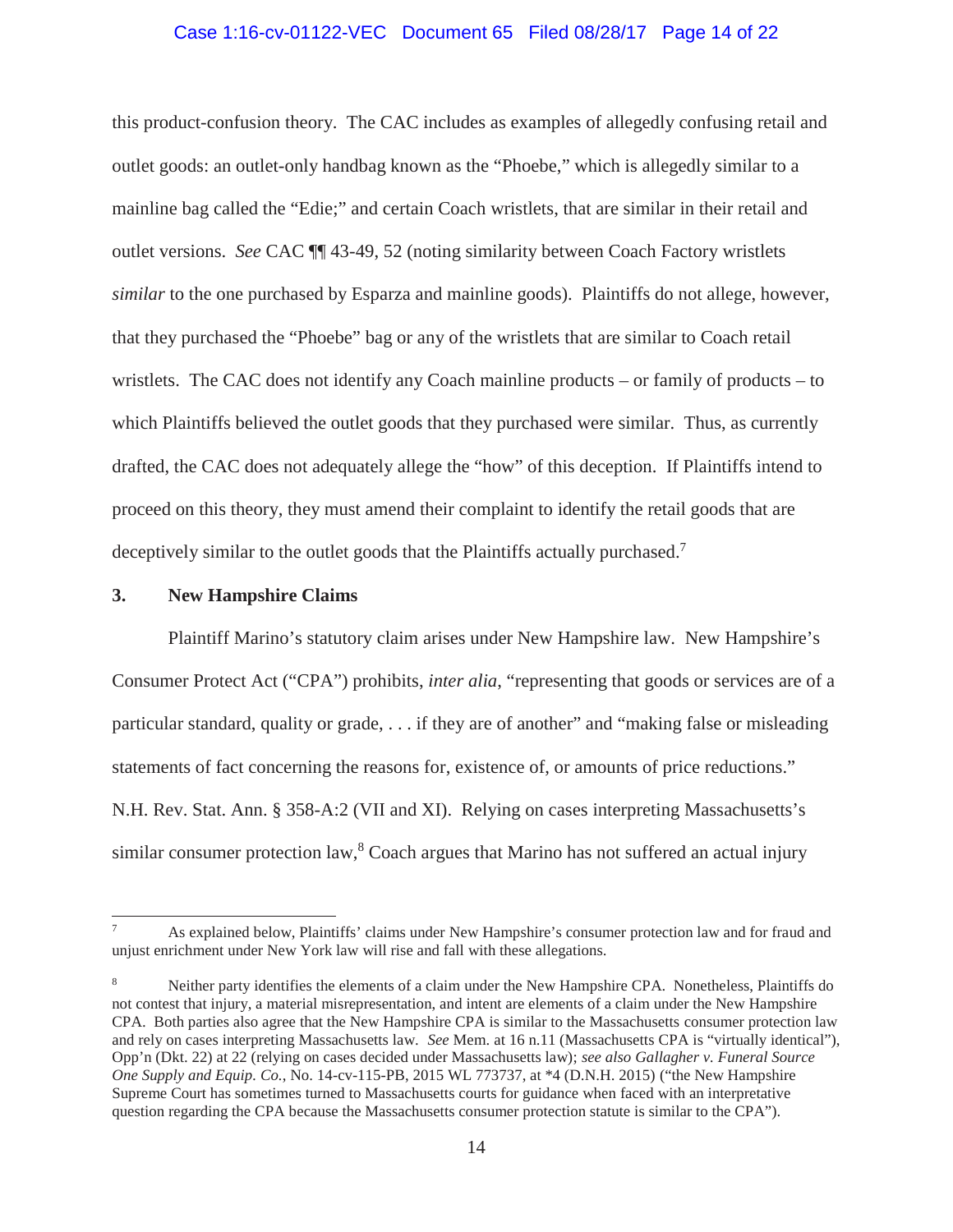#### Case 1:16-cv-01122-VEC Document 65 Filed 08/28/17 Page 15 of 22

because she has not alleged that she purchased an item that was worth less than she paid. Mem. at 15-16. Marino believed that she was paying \$40.00 for a certain Coach Factory wristlet and she received a Coach Factory wristlet worth \$40.00. Alternatively, Coach argues that the CAC does not allege a false or misleading statement. Mem. at 22. The CAC does not allege that Coach has ever described the MFSRPs as former prices and, according to Coach, a reasonable consumer could not believe that the MFSRPs represent former prices. And finally, Coach argues that the CAC does not plausibly allege that Coach acted knowingly or recklessly. Mem. at 24. The Court addresses these arguments in turn.

This Court has had occasion to address Coach's injury argument recently. In *Belcastro v. Burberry Ltd.*, the Court considered whether a consumer who alleges that she would not have purchased an item but for the appearance of a discount alleges plausibly injury under New York's consumer protection statute. No. 16-CV-1080 (VEC), 2017 WL 744596 (S.D.N.Y. Feb. 23, 2017). The Court explained that New York law has been interpreted to require an injury beyond subjective disappointment in not receiving a bargain. *See Id.* at \*4. Massachusetts law has been interpreted similarly. *See Shaulis v. Nordstrom Inc.*, 120 F. Supp. 3d 40, 51-52 (D. Mass. 2015). Consumers who allege only that they would not have purchased an item but for a false markdown do not suffer an actual injury because they do not allege that they overpaid for the product or that they were misled as to the intrinsic qualities of the product. As the *Shaulis*  court explained in connection with that plaintiff's purchase of a sweater:

The injury that plaintiff claims to have suffered is not an "injury" in any traditional sense of the word. She paid \$49.97 . . . . But it appears that she paid \$49.97 for a sweater that is, in fact, worth \$49.97. . . . [T]he fact that plaintiff may have been manipulated into purchasing the sweater because she believed she was getting a bargain does not necessarily mean she suffered economic harm: she arguably got exactly what she paid for, no more and no less.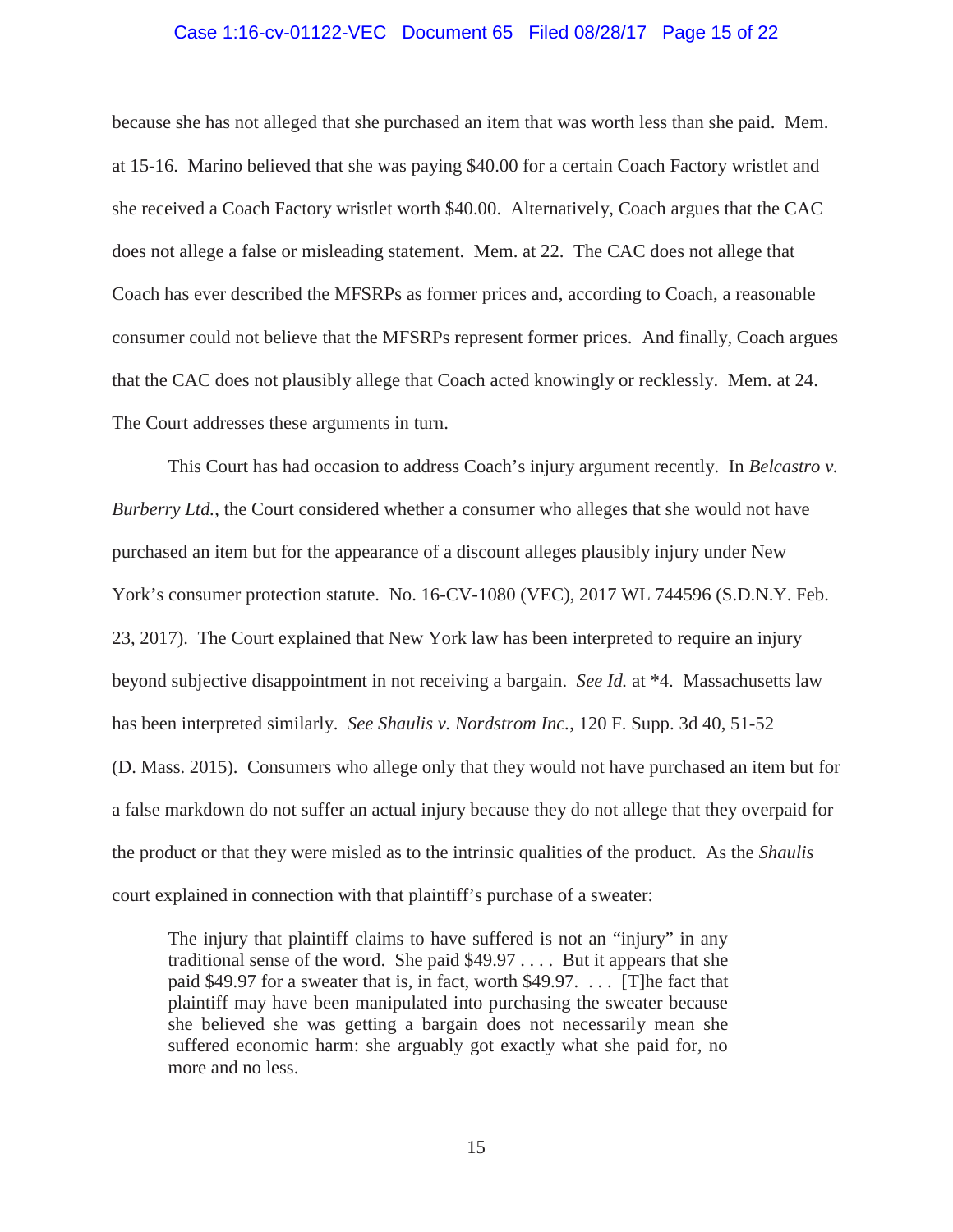*Id.* at 51-52. The *Shaulis* decision was affirmed recently by the First Circuit. *See Shaulis v. Nordstrom, Inc.*, 865 F.3d 1, (1st Cir. 2017).

 Assuming Marino is able to amend her complaint as discussed *supra*, she may be able to allege injury that is distinguishable from the ephemeral injury alleged in *Shaulis* and *Belcastro*. Unlike in those cases, Marino alleges that Coach's MFSRP caused her to believe that she was purchasing an item of higher quality than she allegedly received. The CAC alleges that the MFSRPs "create[] a false impression of quality and value," in part because "higher end versions of outlet items sell at Coach's mainline stores for a list price *less* than the MFRSP on display at the outlet." CAC ¶ 40. Consumers, like Marino, viewing the MFSRPs, may believe that they are purchasing an item that is of the same or similar quality as visually similar products sold in Coach retail stores. If Plaintiffs can make such allegations, they may be able to connect Coach's alleged misrepresentation to an injury they suffered relative to being misled about the quality of the product. $9$ 

The Court also finds that Marino has plausibly alleged that the MFSRPs are misleading. Relying chiefly on an out-of-circuit opinion that has since been reversed on appeal, Coach argues that a reasonable consumer could not be misled into believing that the MFSRPs are former prices. *See* Mem. at 22 (citing to *Rubenstein v. The Neiman Marcus Grp. LLC*, Case No. CV 14- 07155 SJO, 2015 WL 12552038 (C.D. Cal. May 12, 2015), *rev'd* \_\_ F. App'x \_\_, 2017 WL 1381147 (9th Cir. Apr. 18, 2017). In support of this argument, Coach notes that disclaimers in its stores explain that the MFSRPs are intended to be indicators of "value." Mem. at 23. Whether, in the face of such disclaimers, a reasonable consumer could nonetheless believe that

 $\overline{\phantom{a}}$ 

<sup>9</sup> Marino's theory that the MFSRPs led her to believe that she was receiving a bargain is indistinguishable from the illusory injury rejected by this Court in *Burberry* and by the New York Court of Appeals in *Small v. Lorillard Tobacco Co.*, 94 N.Y.2d 43, 56-57 (1999). Although this theory of deception is viable under California law, it is insufficient to allege an actual injury under New York law.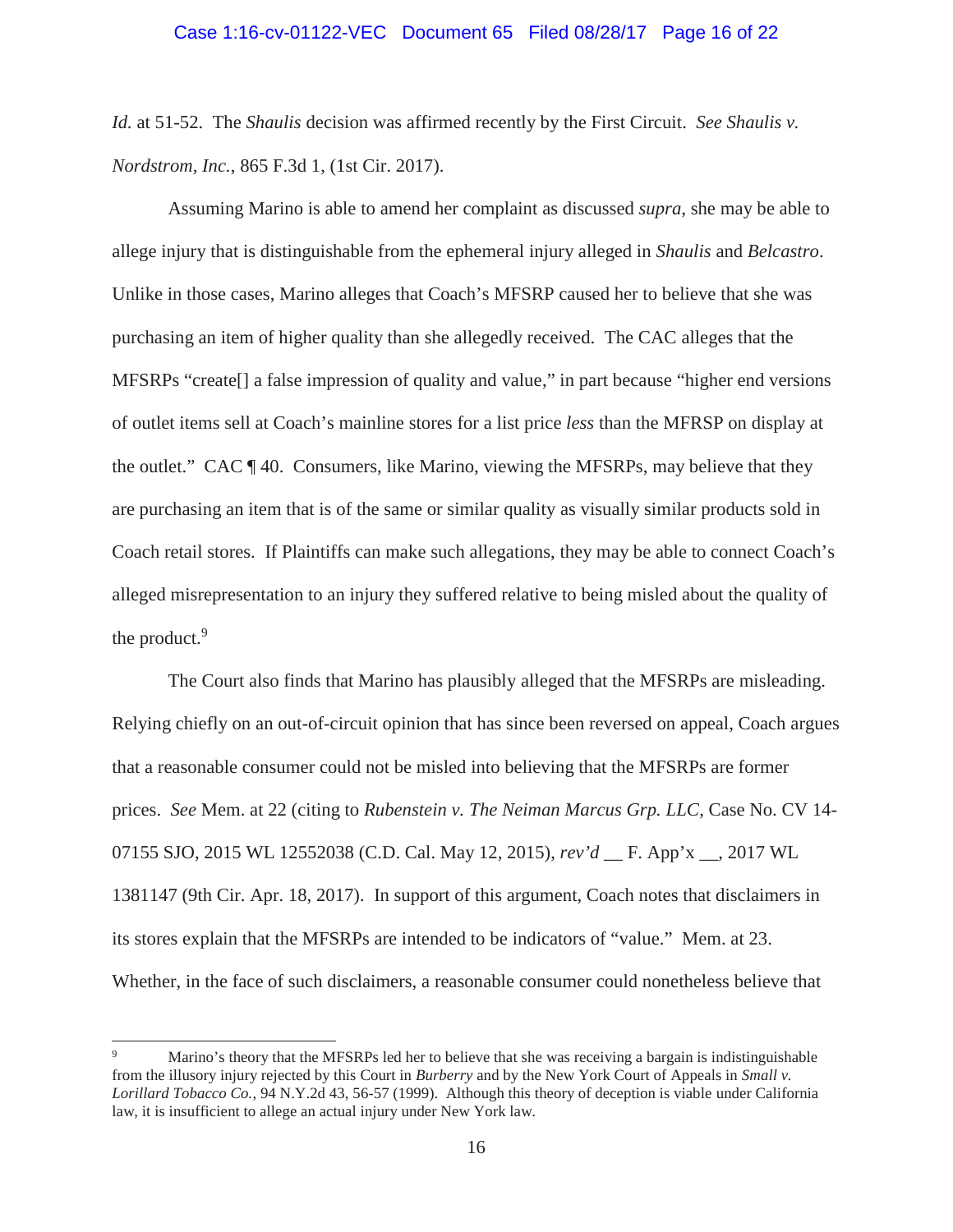### Case 1:16-cv-01122-VEC Document 65 Filed 08/28/17 Page 17 of 22

the MFSRPs are former prices is an issue of fact to be resolved at a later stage of this litigation, as is the significance of Coach's disclaimers. *See Rubenstein*, 2017 WL 1381147, at \*2 (reversing district court's dismissal and explaining that "[w]here, as here, the reasonable consumer test applies . . . , it is a 'rare situation in which granting a motion to dismiss is appropriate.'" (quoting *Williams v. Gerber Prods. Co.*, 552 F.3d 934, 939 (9th Cir. 2008))). Additionally, and as Plaintiffs note, Coach's argument in this regard relies heavily on cases involving so-called "compare at" advertising, not MFSRPs. *See, e.g.*, *Rubenstein*, 2015 WL 12552038, at \*5; *Branca v. Nordstrom, Inc.*, No. 14cv2062-MMA, 2015 WL 1841231 at \*7 (S.D. Cal. Mar. 20, 2015) (dismissing without prejudice claim that consumer believed that "compare at" tags represented former prices and relying on *Rubenstein*); *Jacobo v. Ross Stores, Inc.*, No. CV-15-04701-MWF, 2016 WL 3482041, at \*4-5 (C.D. Cal. Feb. 23, 2016). Unlike "compare at" advertising, MFSRPs – "Manufacturer's Suggested Retail *Prices*" – allude directly to a price for the item, which makes it more plausible that a reasonable consumer could believe that the MFSRP on the hangtag represents a former price. The Court finds that Marino has adequately alleged a misrepresentation.

The Court also rejects Coach's argument that the CAC does not plausibly allege intent. According to Plaintiffs, Coach markets products with MFSRPs knowing that the merchandise will never be sold for the MFSRP and that consumers believe that the MFSRPs represent former prices. *See* CAC ¶¶ 41, 59, 67. The CAC supports this allegation with facts tending to show that Coach has control over the sales of Coach Factory merchandise and that Coach Factory merchandise is sold exclusively at Coach Factory stores. *See* CAC ¶¶ 58-59. At this stage, Plaintiffs are not required to allege anything more. *See Branca v. Nordstrom, Inc.*, No. 14cv2062-MMA, 2015 WL 10436858, at \*8 (S.D. Cal. Oct. 9, 2015) (rejecting argument that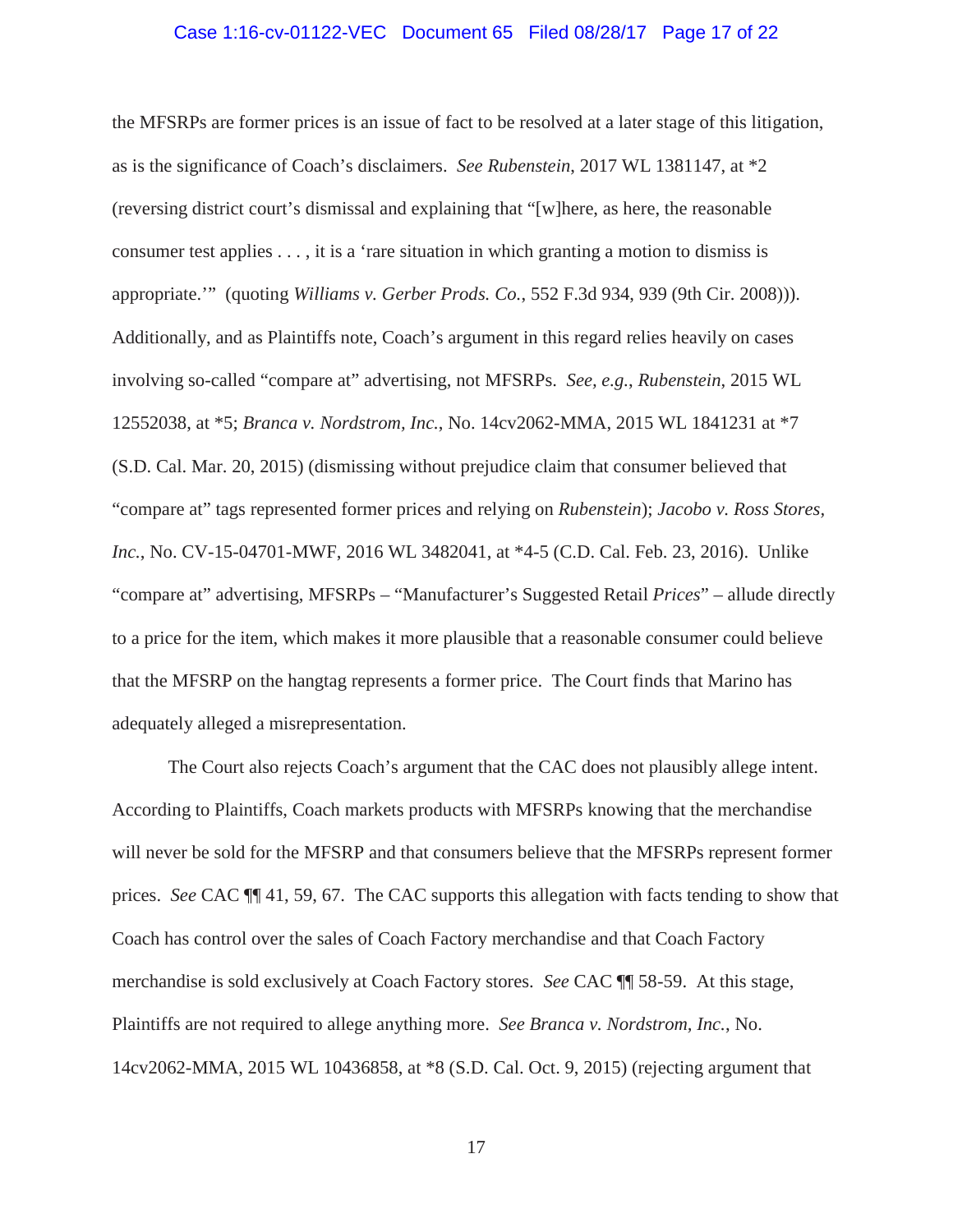### Case 1:16-cv-01122-VEC Document 65 Filed 08/28/17 Page 18 of 22

plaintiff inadequately alleged intent, where consumer alleged that retailer intended consumers to believe that "compare at" prices were former prices).

## **4. Plaintiffs' California Claims**

 $\overline{\phantom{a}}$ 

Plaintiffs assert claims under California's consumer protection, false advertising, and unfair business practices statutes. For the reasons already given, the Court rejects Coach's argument that Plaintiffs' California claims fail because they have not alleged a material misrepresentation, intent, or that a reasonable consumer would find the MFSRPs misleading. These arguments are repackaged versions of the same arguments the Court has rejected in connection with Marino's New Hampshire CPA claims. In addition to these arguments, Coach contends that Plaintiffs may not recover restitution under California law because they do not allege that they paid more than the true value of the Coach Factory products.10 *See* Mem. at 26.

California law provides for restitution "as may be necessary to restore any person . . . any money or property . . . , which may have been acquired by means of  $[]$  unfair competition." Cal. Bus. & Prof. Code § 17203. The FAL and CLRA also provide for restitution. *See Spann v. J.C. Penney Corp.*, No SA CV 12-0215 FMO, 2015 WL 1526559, at \*3 (C.D. Cal. Mar. 23, 2015). As the *Spann* court explained, restitution under California law may be calculated in terms of "*either* the dollar value of the consumer impact *or* the advantage realized by defendant . . . ." *Id.*  at \*5. Thus, the fact that Plaintiffs may have purchased items that are worth what they paid does not mean that they cannot state a claim for restitution. Plaintiffs will have the burden of proving

<sup>10</sup> Coach also argues that Plaintiffs cannot state a claim under the California UCL's "unlawful" prong because they have not alleged a violation of a predicate statute. *See* Mem. at 26-27. The Court need not address this argument because, regardless, Plaintiffs have plausibly alleged a claim under the UCL's "fraud" prong.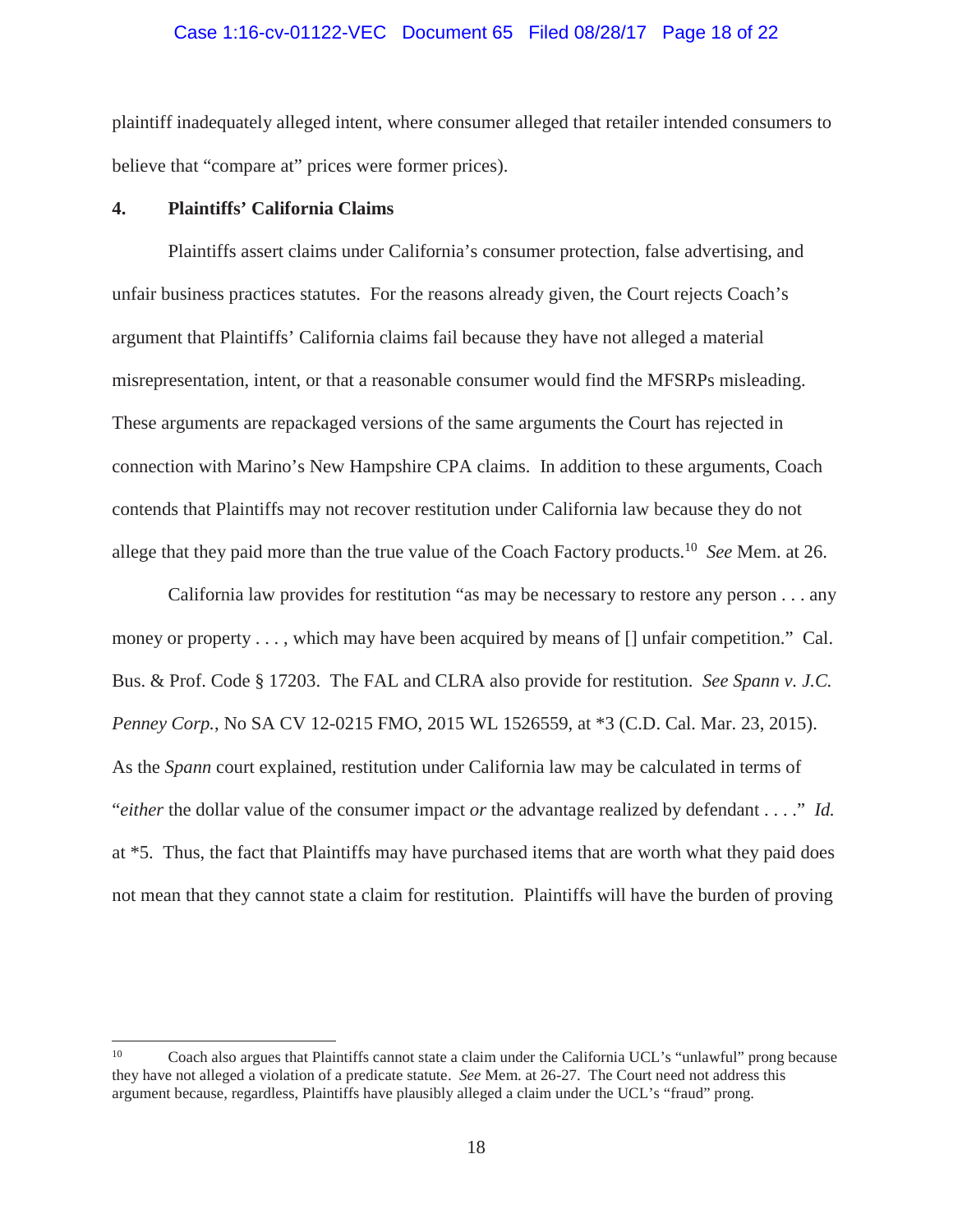### Case 1:16-cv-01122-VEC Document 65 Filed 08/28/17 Page 19 of 22

a viable method to calculate restitution at a later stage of the litigation, but they need not do so in response to a motion to dismiss.<sup>11</sup>

### **5. Common Law Fraud**

 In order to state a claim for fraud under New York law, Plaintiffs must allege "(a) a material misrepresentation or omission of fact; (b) defendant's knowledge of the falsity of the statement; (c) intent to defraud; (d) reasonable reliance by the plaintiff; and (e) damage to the plaintiff." *Silvercreek Mgmt., Inc. v. Citigroup, Inc.*, \_\_ F. Supp. 3d \_\_, 2017 WL 1207836, at \*4 (S.D.N.Y. Mar. 31, 2017). Coach argues that the CAC does not allege a material misstatement, intent, reasonable reliance, or injury. Mem. at 28-29. The Court has already addressed these arguments in connection with Marino's claim under New Hampshire law. Like New Hampshire law, New York law requires an injury in terms of the price or quality of the product. *See Belcastro*, 2017 WL 744596 at \*4. In order to allege such an injury with particularity, Plaintiffs must amend their complaint to allege to what retail goods they confused the outlet-only products they purchased. *See supra* at 13-14. The Court otherwise rejects Coach's arguments that the CAC does not allege a material misstatement, intent, and reliance for the reasons already given.

#### **6. Unjust Enrichment**

In order to state a claim for unjust enrichment under New York law, a plaintiff must allege that: "'(1) defendant was enriched, (2) at plaintiff's expense, and (3) equity and good conscience militate against permitting defendant to retain what plaintiff is seeking to recover.'" *Coach, Inc. v. Horizon Trading USA, Inc.*, 908 F. Supp. 2d 426, 436 (S.D.N.Y. 2012) (quoting

 $11 -$ 11 Coach argues in a footnote that Plaintiffs have not stated a claim under the California FAL. *See* Mem. at 28 n.18. The Court will not consider arguments raised entirely by footnote, especially because the Court granted the parties' request for an extension of the page limits otherwise applicable to Coach's motion to dismiss. *See Levy v. Young Adult Institute, Inc.*, 103 F. Supp. 3d 426, 441 (S.D.N.Y. 2015) (refusing to consider arguments raised entirely in footnotes).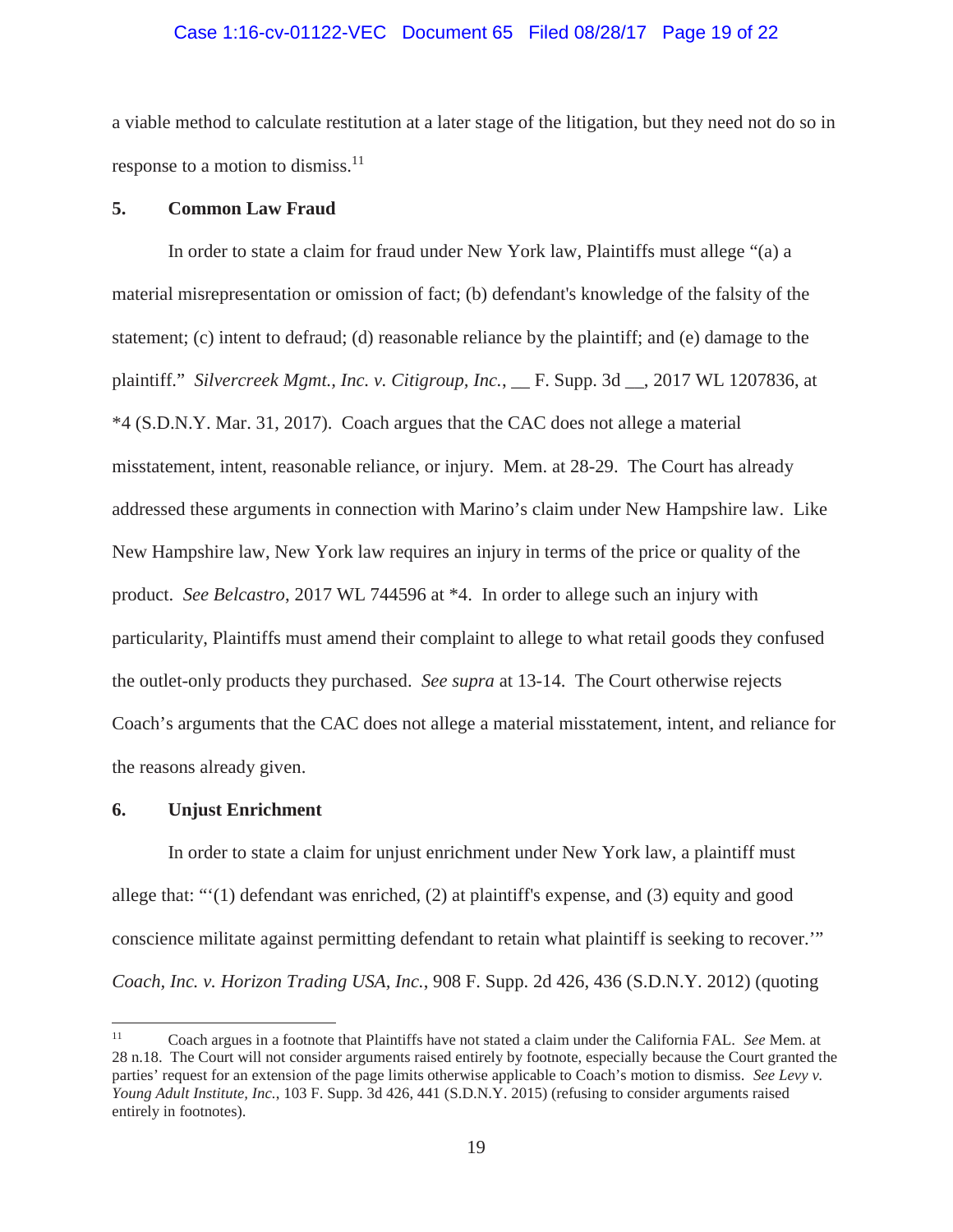### Case 1:16-cv-01122-VEC Document 65 Filed 08/28/17 Page 20 of 22

*Perfect Pearl Co. v. Majestic Pearl & Stone, Inc*., 887 F. Supp. 2d 519, 544 (S.D.N.Y. 2012)). Coach moves to dismiss on the well-worn grounds that Plaintiffs have not alleged an actual injury. Alternatively, Coach argues that Plaintiffs' purchases constitute contractual agreements and, under New York law, a party to a binding contract may not recover for unjust enrichment. *See Goldstein v. CIBC World Mkts. Corp.*, 776 N.Y.S. 2d 12, 14 (1st Dep't 2004). The parties assume that the "actual injury" requirement applicable to fraud claims under New York law also applies to unjust enrichment claims. *Compare* Mem. at 29; Opp'n at 32. In order to state a claim for unjust enrichment, a plaintiff must allege that the benefit he or she received – here the Coach Factory products – was not what was bargained for. *See Smith v. Chase Manhattan Bank, USA, N.A.*, 741 N.Y.S.2d 100, 102-03 (2d Dep't 2002). To the extent Plaintiffs' theory is that they bargained for retail-quality goods, this claim is inadequately pleaded for the reasons already discussed *supra.* Assuming Plaintiffs can amend their complaint to cure this deficiency, the Court rejects Coach's argument that Plaintiffs' purchases preclude a claim for unjust enrichment. While Plaintiffs ultimately may not be able to recover on an unjust enrichment theory, New York law permits a plaintiff to plead unjust enrichment in the alternative. *See Loheac P.C. v. Children's Corner Learning Center*, 857 N.Y.S.2d 143 (1st Dep't 2008) (plaintiff may allege breach of contract and unjust enrichment alternatively).

# **7. Express Warranty**

Finally, Coach moves to dismiss Plaintiffs' express warranty claim. Coach argues that Plaintiffs have not alleged any express misrepresentation about the goods. As Coach puts it, at best, the MFSRPs are "implicit" warranties of a former price. Mem. at 30. The Court agrees. Under California law, an express warranty "is a contractual term relating to the title, character, quality, identity or condition of the sold goods." *Blennis v. Hewlett-Packard Co.*, 2008 WL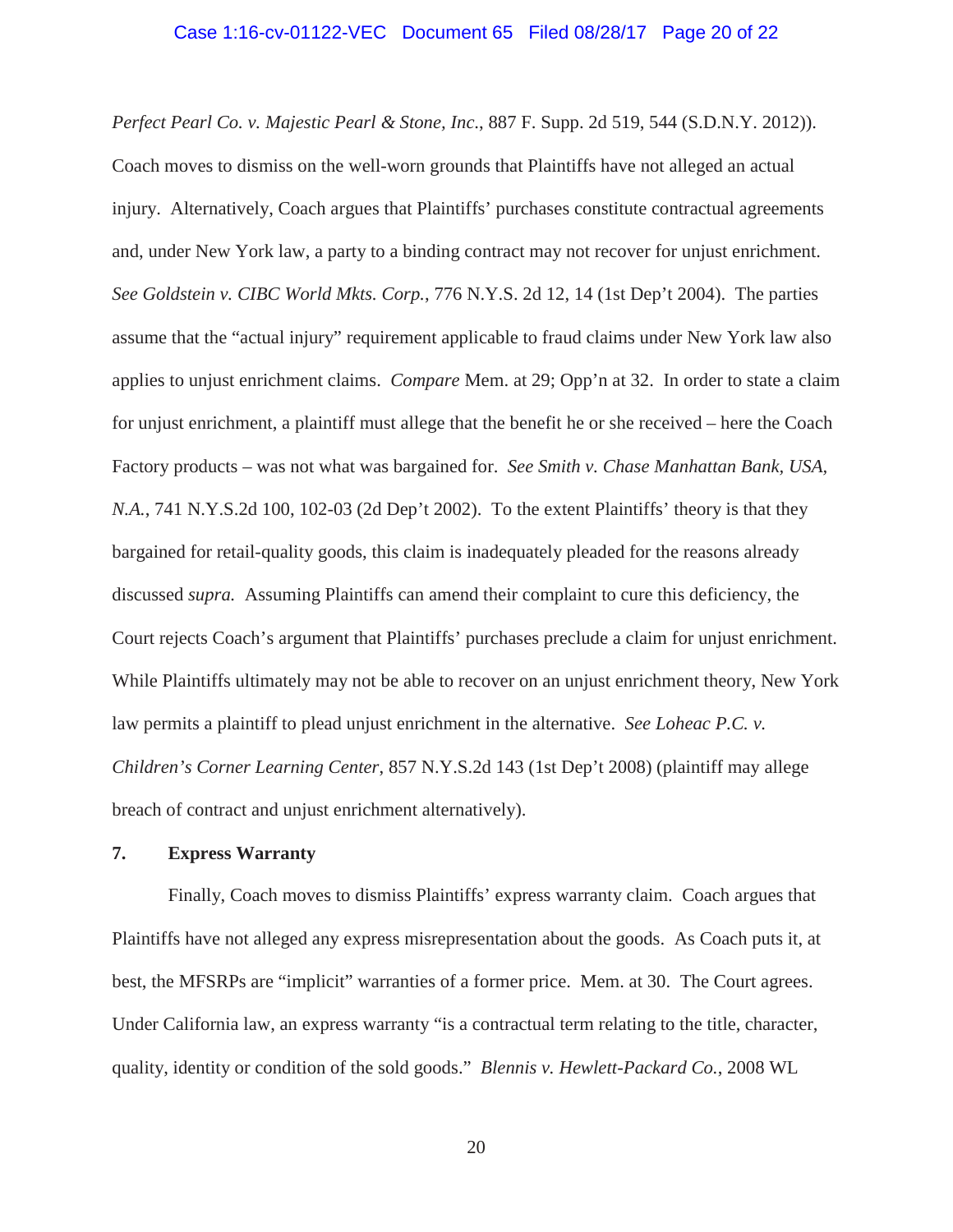### Case 1:16-cv-01122-VEC Document 65 Filed 08/28/17 Page 21 of 22

818526, at \*2 (N.D. Cal. 2008); *see also* Cal. Com. Code. § 2313(a) ("Any affirmation of fact or promise made by the seller to the buyer which relates to the goods and becomes part of the basis of the bargain creates an express warranty that the goods shall conform to the affirmation or promise."). New York and New Hampshire law are similar.12 *See* N.Y. U.C.C. Law § 2-213 ("[a]ny affirmation of fact or promise made by the seller to the buyer which relates to the goods and becomes part of the basis of the bargain creates an express warranty that the goods shall conform to the affirmation or promise"); N.H. Rev. Stat. Ann. § 382-A:2-313(1)(a) ("Any affirmation of fact or promise made by the seller to the buyer which relates to the goods and becomes part of the basis of the bargain creates an express warranty that the goods shall conform to the affirmation or promise."). Plaintiffs argue that the MFSRPs are express warranties of product quality, but the only paragraph of the CAC cited by Plaintiffs in support this argument is the generalized allegation that "status-conscious consumers tend to use a price cue also as a surrogate indicator of prestige" and that the "price of a product plays an important role in creating their perception of the good's higher quality." CAC ¶ 34; Opp'n at 33. All of that may be true, but an inference that the Coach Factory products are of better quality than they actually are is too vague and general to be actionable as an express warranty of anything related to the actual goods. *See Frenzel v. AliphCom*, 76 F. Supp. 3d 999, 1018 (N.D. Cal. 2014) (explaining that express warranties must be "specific and unequivocal" and may not be vague statements) (quoting *Smith v. LG Elec. USA, Inc.*, No. 13-cv-4361-PJH, 2014 WL 989742, at \*4 (N.D. Cal. Mar. 11, 2014)); *In re Scotts EZ Seed Litig.*, No. 12-CV-4727 (VB), 2013 WL 2303727, at \*6-7

 $12\,$ 12 Coach argues that California, New York, and New Hampshire law are similar. Mem. at 30. Plaintiffs do not challenge the point.